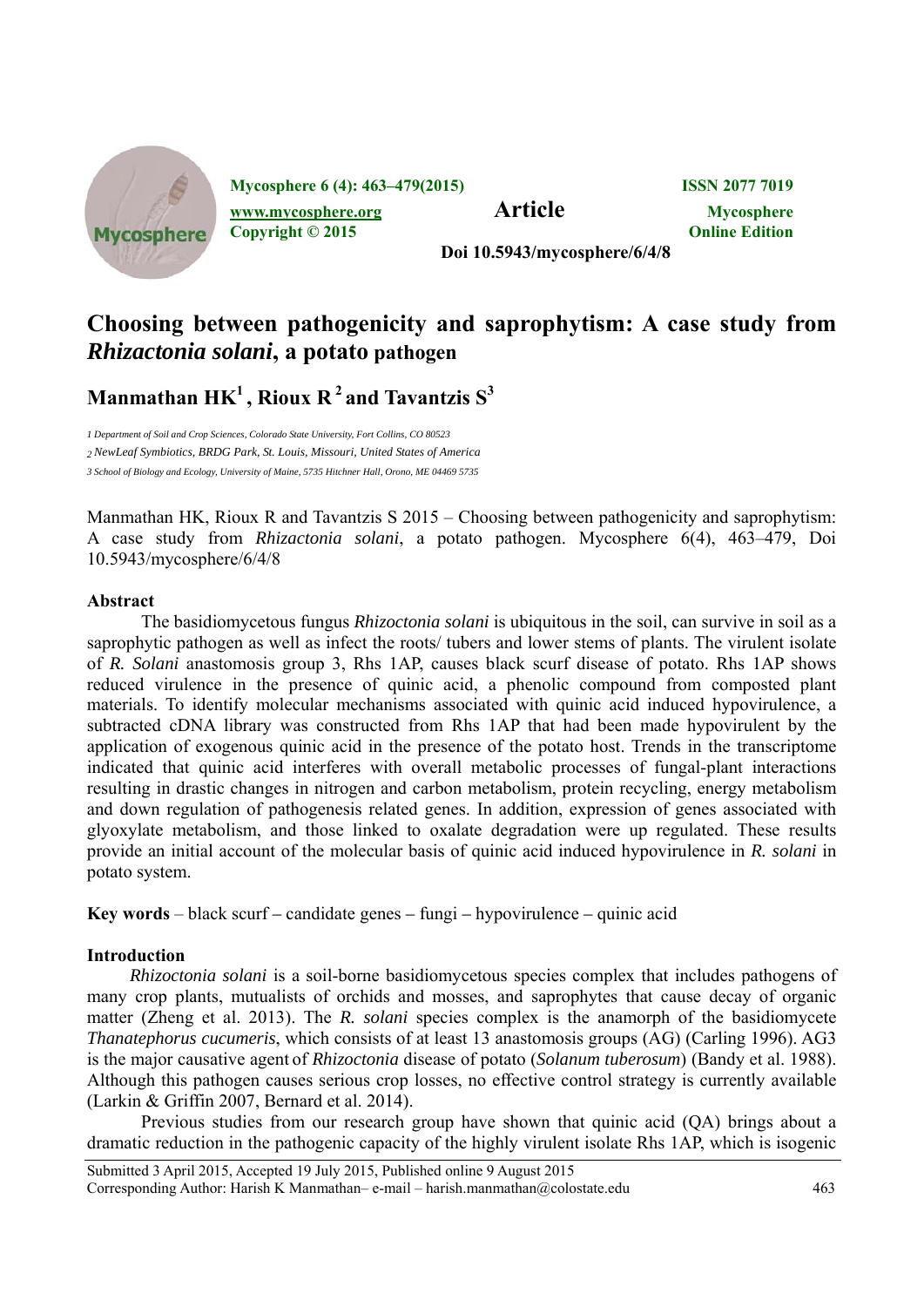to nonvirulent isolate Rhs 1A1 (Liu et al. 2003a). This QA induced attenuation of virulence (QA induced hypovirulence) has important ramifications regarding the management of numerous diseases caused by *R. solani* on major crops around the world. QA is one of the most prevalent (2 to 10% of dry mass) phenolic compounds in composted plant materials (Leuschner et al. 1995), and can be utilized as the sole carbon source by soil microbial communities (Garland & Mills, 1991), with the potential to have significant impact on soil biochemistry, microbiology, and ecology. It appears that QA has a regulatory effect on Rhs 1AP, since the QA induced hypovirulence could not be overturned by chorismate. Chorismate is an end product of shikimic acid pathway (SHK pathway), which dramatically enhances the virulence of Rhs 1AP (Liu et al. 2003b). These hypovirulence mechanisms (constitutive and QA induced) have been used in a complementary manner to manage rhizoctonia disease of potato in an environmental friendly, sustainable crop production system (Bandy & Tavantzis, 1990, Larkin et al. 2011), and have the potential to be used with many other major crops worldwide.

We report here the results of our efforts to utilize transcriptomic strategies to identify and characterize QA induced metabolic events in the virulent isolate Rhs1AP, which becomes o hypovirulent when treated with exogenous QA in the presence of sprouted potato tubers. Results of semi global transcriptome analysis established new evidence supporting the occurrence of a QA induced switch in carbon source in spite of the availability of host plant derived nutrients. Hypovirulence induction by QA brings about a shift in nitrogen and carbon metabolism, protein recycling, and active energy metabolism involving alternate carbon sources (other than glucose), in a manner similar but not identical to QA induced effects observed in the non pathogenic ascomycete *Neurospora crassa* (Logan et al. 2007). We also discuss the significance of the current findings within the context of pathogenesis, saprophytism and mutualism in plant associated fungi.

#### **Materials & Methods**

#### **Fungal cultures and media**

Vogel's minimal salts solution (Davis & deSerres 1970) containing 20 mM glucose is referred to as liquid 'glucose minimal media.' Similarly, Vogel's minimal salts solution containing either quinic acid (26 mM) or glycerol (20 mM) as a sole carbon source is referred to as liquid 'QA minimal media' or liquid 'glycerol minimal media' (Lamb et al. 1992). QA induced or control mycelial cultures of *R. solani* isolates Rhs 1AP and Rhs 1A1 were prepared as described previously (Liu et al. 2003a & 2003b).

#### **Library subtraction and EST analysis**

 EST library resulted from the suppression subtractive hybridization described in an earlier report by our research group (Lakshman et al. 2006) was used in this study. The driver cDNA was prepared from mycelia of the virulent isolate Rhs 1AP collected 18 hours post QA induction with QA (5.6 mM) in the presence of sprouted potatoes. The tester cDNA was prepared from mycelia grown in the same manner as the driver but treated with water instead of QA. The SSH was performed using the Clontech PCR Select cDNA Subtraction Kit (BD Biosciences Clontech, Palo Alto, CA 94303, USA) according to manufacturer's procedure. Normalization of cDNA was checked with the BD Advantage 2 PCR enzyme kit (BD Biosciences Clontech) and primers specific for the *R. sol*ani (AG3) glyceraldehyde 3 phosphate dehydrogenase (G3PDH) (GeneBank Accession No. AF339929) and the *R. sol*ani (AG3) β tubulin gene sequence (GeneBank Accession No. FJ392714). Subtracted cDNAs were cloned into a plasmid vectors using the TOPO® XL PCR Cloning Kit (Invitrogen, Carlsbad, USA) according the manufacturer's instructions. Plasmid DNA was isolated from a total of 713 randomly picked recombinant (white) colonies using the QIAprep Spin Miniprep Kit (Qiagen, Valencia, CA). The cDNA inserts were sequenced in both directions using M13 forward and reverse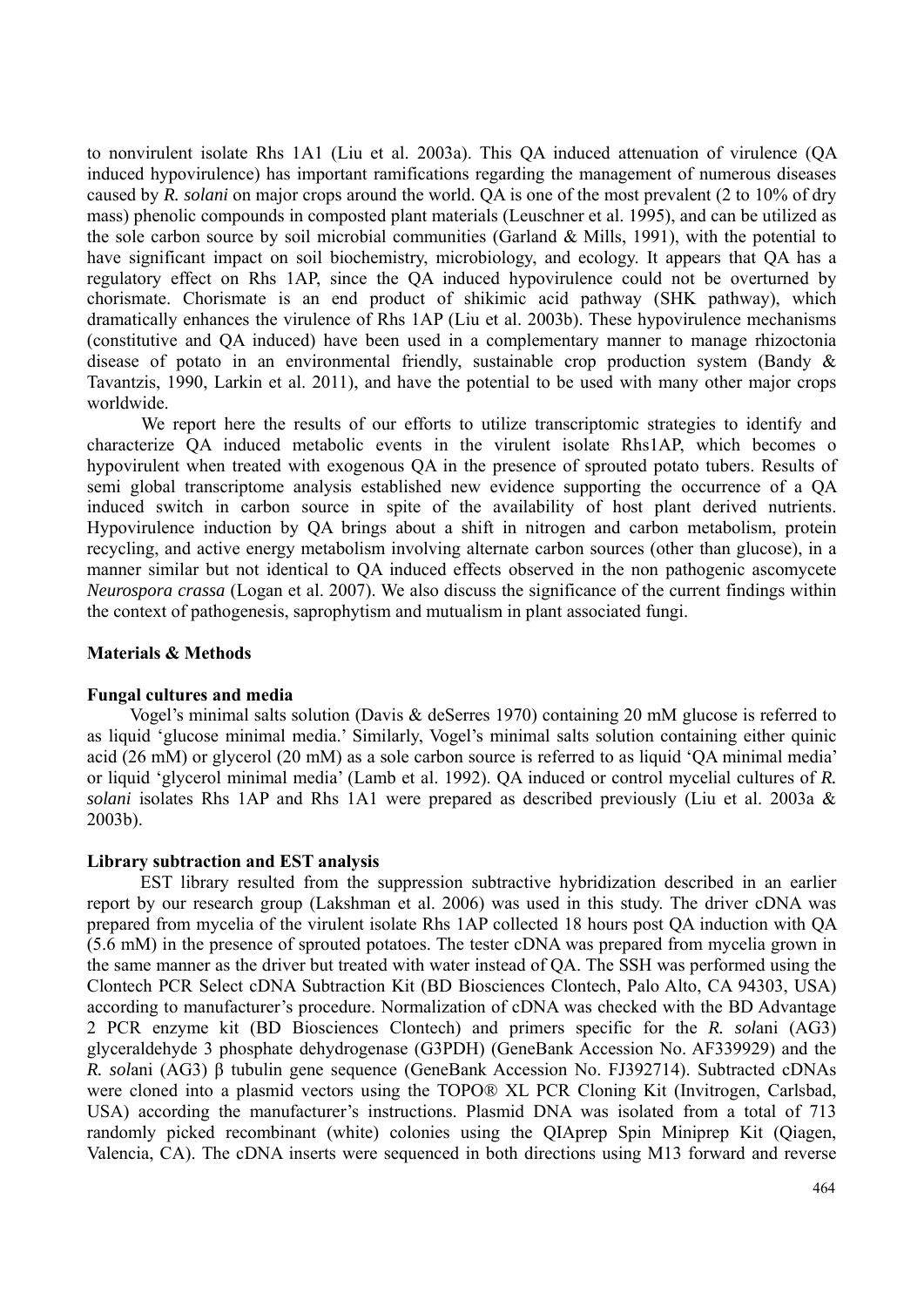primers flanking the cDNA cloning site. Sequencing was performed by the University of Maine DNA Sequencing Facility (http://www2.umaine.edu/dnaseq/).

# **Quality control and analysis of the EST library**

Background sequences from potential bacterial contamination, mitochondria, adapters, rRNA genes and other extraneous sequences of phage genomic origin were removed by 'webtraceminer' (http://www.coniferdb.org/software/wtm1.2/), using the NCBI UniVec database as reference. ESTs with long  $poly(A)$  tails and those with more than  $3\%$  ambiguous base reads were also eliminated, generating a total of 514 *bona fide* sequence tags. The total EST population (redundant tags) was analyzed by BlastX and BlastN against the UNI PROT\_TREMBL databases (http://www.pir.uniprot.org) to provide an initial assessment of redundancy and homology. The total redundant EST set was analyzed for gene ontology (GO) by Blast2GO and KAAS (KEGG Automatic Annotation Server) (Moriya et al. 2007) at a threshold e value of  $10<sup>3</sup>$ .

Total content and representation of the EST library was evaluated by assembling the redundant tags into contigs using the CAP3 Assembler (Huang & Madan 1999 http://pbil.univ lyon1.fr/cap3.php;). Tags were clustered through the overlapping sequences with corresponding quality scores for each resulting contig and singleton. Singletons and the consensus sequences for each contig were evaluated for similarities by BlastX and BlastN with the NCBI non redundant database as well as the UniPROT and UniPROT\_TREMBL databases (http://www.pir.uniprot.org). Unigene sequences with low E values (E-value  $\leq 1e^{-3}$ ) were reanalyzed using PSI Blast (Altschul et al. 1997). Contigs that were ambiguously classified based on BLAST results, were blasted on the basis of the information provided by individual members of a particular contig (singletons). ESTs and contigs with ambiguous classifications or annotations were aligned with the draft genome sequence of the *R. solani* isolate AG3 Rhs 1AP (http://www.rsolani.org ) using BioEdit v7.0.9 (Hall 2004). Open reading frames within the genomic loci defined by the anchored ESTs were predicted using the Hidden Markov Model based *ab initio* gene structure prediction software available from FGENESH (Solovyev et al. 2006). Phylogenetically related basidiomycete *Coprinopsis cinerea* was used as the background model. These predicted genes were reassessed in relation to their BlastX and BlastN E values.

ESTs were classified by gene ontology (GO) Blast2GO gene annotation software (Conesa et al. 2005) at a threshold P value of 0.05. Results were further compared with the annotation by the Kyoto Encyclopedia of Genes and Genomes (KEGG) (http://www.genome.jp/tools/kaas/). The output includes KEGG Ontology (KO) assignments and automatically generated biochemical pathways. The sequences were also submitted for analysis to Broad Institute's Fungal Genome Initiative site (http://www.broadinstitute.org/science/projects/fungal genome initiative/fungal genome initiative) that includes only fungal genomes. Additional manual annotation, literature searches and PSI Blast results were used to increase the resolution of the automated annotation as necessary. Total redundant ESTs were aligned with the unigene set prior to purging of redundant genes using the BLAST algorithm to evaluate relative transcription abundance. The cutoff for identity of the aligned ESTs to each unigene was set at  $e \le 10^3$ .

# **Gene expression analysis by real time quantitative PCR (qRT PCR)**

 For the analysis of QA induced gene expression, fungal mycelia tissues that had been thoroughly rinsed with minimal media were resuspended in 150 ml of glycerol minimal media in 0.47 liter Mason jars for 2 hours in the presence of sprouted (3 to 5 cm long sprouts) whole potato tubers, which occupied approximately 80% of the media volume. QA (pH 6.0) was then added to a final concentration of 5.2 mM as described by Lamb et al. (1992). As control experiments, fungal mycelia were resuspended in glycerol minimal media without QA on sprouted potato tubers. QA treated and control mycelia were incubated on a gyratory shaker (250 rpm) at room temperature for 0, 0.5, 3, 8, 18 and 36 hrs. Zero time samples were from control mycelia treated with water in the presence of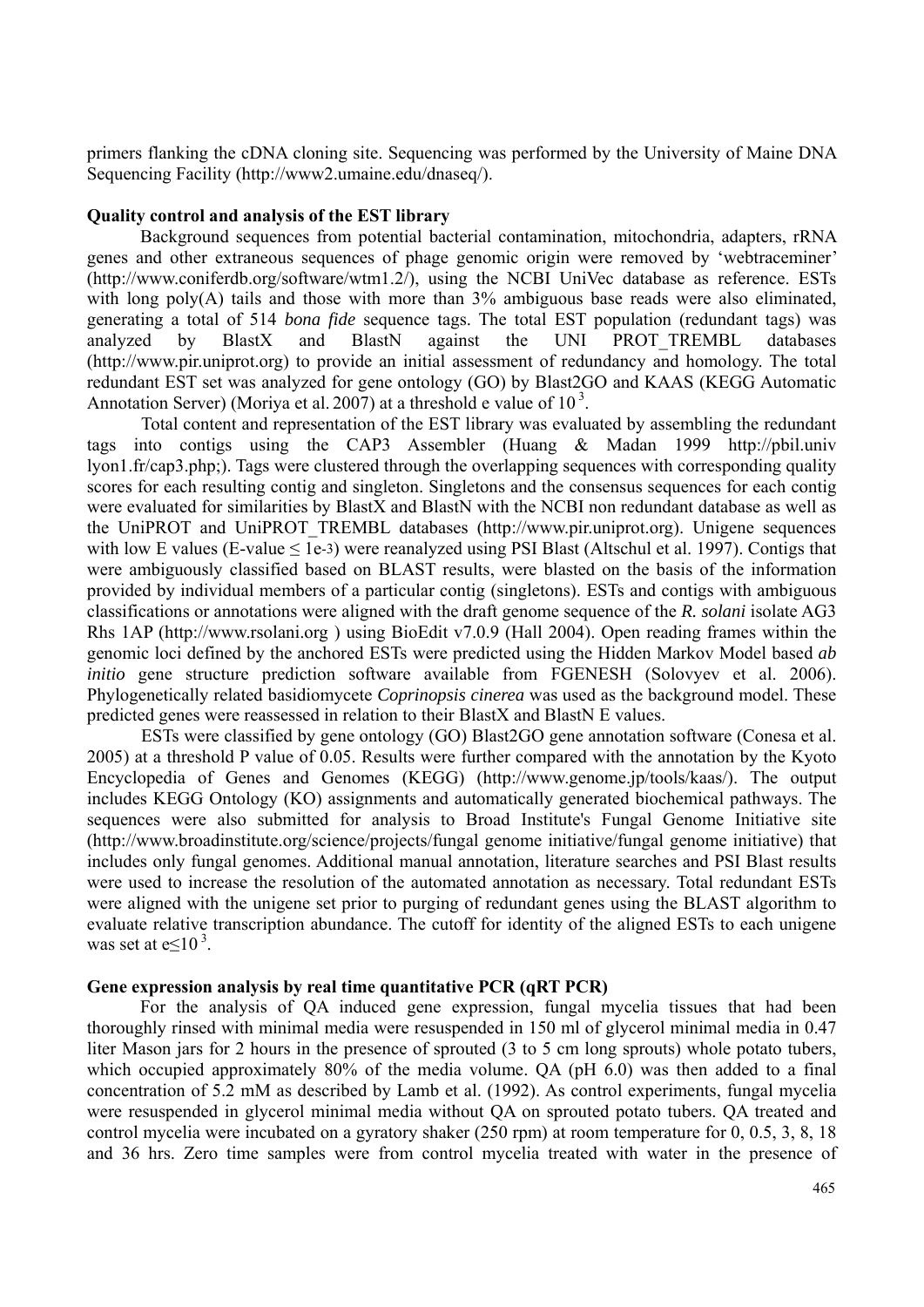sprouted potatoes. Mycelial cultures were harvested on a sterilized Büchner funnel as described by Liu et al. (2003a), frozen in liquid nitrogen, and stored at  $80^{\circ}$ C until use.

We compared relative transcription levels (RTL) of selected candidate genes identified from the QA induced EST library of AG3 with those of genes expressed by the *R. solani* AG3 potato, and *R. solani* (AG1 IA) rice patho-systems (Rioux et al. 2011 ). The pattern of expression of putative pathogenesis related genes of *R. solani* AG3 was expected to contrast that of the transcriptome associated with the QA induced hypovirulence. Two randomly selected AG3 homologues, identified by aligning AG1 1A ESTs to the Rhs 1AP (AG3) genomic sequence draft (http://www.rsolani.org/), were selected for qRT PCR expression analysis as a contrast to the QA induced genes. The AG3 gene homologues selected were *Pro41* and an F box domain containing protein (*Sec72*) (Rioux et al. 2011), which have been shown to have roles in fungal pathogenesis (Nowrousian et al. 2007, Soanes et al. 2008). Expression of the above two genes was checked 18 hrs post QA induction for two reasons: 1) the SSH library had been constructed using mycelia harvested 18 hrs after QA induction, and 2) all 9 genes associated with QA induced hypovirulence were overexpressed at 18 hrs post induction as compared to the control housekeeping genes (Fig.1) .

Quantitative real time PCR (qRT PCR) was performed using the MyiQ Single Color Real Time PCR Detection System (Bio Rad Laboratories, Hercules, CA) to analyze the expression of eleven candidate genes. Nine of the eleven candidate genes included in the expression profiling experiments were from the QA treated Rhs 1AP (AG3) subtracted EST library or expected to be induced by QA, and two were putative pathogenesis related AG3 genes expressed in potato during infection (Rioux et al. 2011). The candidate genes examined from QA treated Rhs 1AP (AG3) subtracted EST library included: 1) two genes from the QUT pathway, *QUTA* (QUT pathway activator) and *QUTD* (QA transporter), 2) two genes from the SHK pathway, *AROM* and *EPSP* (5 enolpyruvylshikimate 3 phosphate synthase) and, 3) a group that included a *Thi J* like gene (represented by contig *C1*), formate dehydrogenase (*FDH*; represented by contig *C41*), an *RTA1* like gene (represented by contig *C45*), permease (represented by contig *C36*) and a *SSD1* like gene (represented by contig *C12*). Three of the five genes in the 3rd group (*C1, C45*, and *C12*) were represented by the highest number of ESTs in the SSH library. All eleven genes were verified to be present on the genomic draft sequence of *R. solani* (AG3) both *in silico* (http://www.rsolani.org/) and by PCR using gene specific primers (see below; Table 1).

Total RNA was extracted from duplicate samples of two independent experiments; control and QA treated Rhs 1AP (in the presence of sprouted potato tubers) at 0, 0.5, 3, 8, 18 and 36 hr after treatment. First strand cDNA was synthesized from 1 µg of DNase I treated RNA using the Transcriptor First Strand cDNA Synthesis Kit (Roche Applied Science, Indianapolis, USA). Real time PCR was performed using a reaction cocktail containing 0.2 µl of the reverse transcription reaction, 10 µl of the  $2X$  ABsolute<sup>TM</sup> QPCR SYBR<sup>®</sup> Green Mix (Thermo Fisher Scientific, Rockford, IL, USA), and forward and reverse primers (0.5  $\mu$ M) at a final volume of 20  $\mu$ l. Gene specific primers were designed to generate an amplicon of 149 to 220 bp (Table 1). Primers were selected from exonic regions predicted by FGENESH in order to avoid amplification of potentially contaminating genomic DNA. Primer specificity was checked by PCR on pooled infection bioassay cDNA samples using GoTaq® Green Master Mix (Promega, Madison, WI) and an Eppendorf Mastercycler Gradient (Eppendorf North American, Hauppauge, NY). Standard gel electrophoresis using a 2% TBE gel was used to check for a single product of the correct size. PCR products were then cleaned using the Qiaquick PCR Purification Kit (Qiagen Inc., Valencia, CA) according to the manufacturer's instructions and sequenced (University of Maine DNA Sequencing, Orono, ME, http://www2.umaine.edu/dnaseq/). Sequences were compared against the *R. solani* genome database to ensure the identity of the PCR products. Eleven primer pairs, for nine QA induced genes and two putative pathogenesis related genes passed these stringency checks and were used for qRT PCR analysis.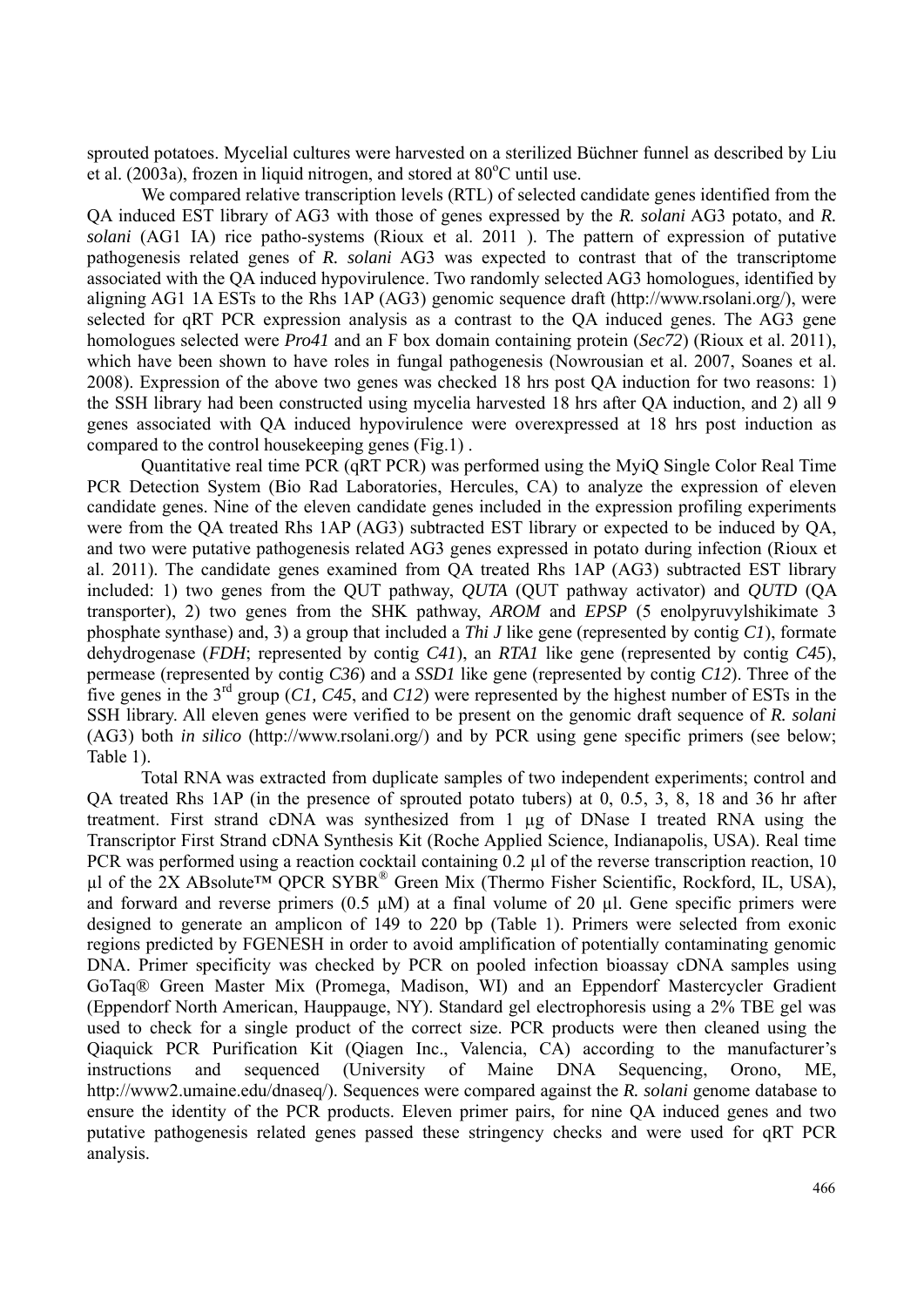Cycling for qRT PCR was performed as follows: 1) Initial denaturation at 95  $^{\circ}$ C for 15 min; 2) Cycle denaturation at 95 °C for 15 sec; 3) Primer annealing at 60 °C for 30 sec; and 4) Extension at 72  $^{\circ}$ C for 30 sec, and 4) Extension at 72 <sup>o</sup>C for 30 sec. Amplification was performed for 40 cycles. Each candidate gene was profiled with three technical replicates. Expression values of the candidate genes were normalized relative to the constitutively expressed β tubulin (BT) gene. Relative expression values were calculated as  $2^{-\Delta\Delta}$ Ct, where  $\Delta \Delta$ Ct (gene of interest) = Avg.  $\Delta$ Ct (gene of interest) – Avg.  $\Delta$ Ct (BT) (Livak & Schmittgen 2001). Repetition of the expression analysis using the Pfaffl method (Pfaffl 2001) revealed similar trends in expression to those obtained with the Livak method. For an understanding of the expression pattern of the QA induced genes, a hierarchical clustering was done using the MultiExperiment Viewer (MEV) v4.6 software package (Saeed et al*.* 2006). Pearson's distance matrix was used to build the clusters.

| Primer      | Primer sequence $(5' \rightarrow 3')$ | $Tm$ <sup>o</sup> C) | Product | <b>Metabolic function</b>          |  |
|-------------|---------------------------------------|----------------------|---------|------------------------------------|--|
| name        |                                       |                      | length  |                                    |  |
| $BT-5'$     | <b>GCACCCTCAAGCTCTCCA</b>             | 64.8                 | 105bp   | $\beta$ - tubulin - reference gene |  |
| $Bt-3'$     | AGTTGAGCTGACCAGGGAAA                  | 64.2                 |         |                                    |  |
| Thi-J- $5'$ | AAGCGGGCTACGTCAAATAA                  | 63.7                 | 220bp   | Small peptide protease             |  |
| Thi-J- $3'$ | CAGTCGCCCTCAGTTCTACC                  | 64.2                 |         |                                    |  |
| QUTD1-5'    | GCTGAGATTGCACCTCCTTC                  | 64.3                 | 149bp   | Quinate transporter                |  |
| QUTD1-3'    | GGCTACAGGAATGTGCCACT                  | 64.4                 |         |                                    |  |
| $EPSP-5$    | ACATCCACAAGTGGTCGTGA                  | 64.7                 | 167bp   | 5-enolpyruvylshikimate-3-          |  |
| $EPSP-3$    | AAACGGACGACAAATTCGAG                  | 64.2                 |         | phosphate synthase                 |  |
| QUTA-5'     | TCATCTCCAGATCGTGACCA                  | 64.9                 | 181bp   | Activator of QUT pathway           |  |
| QUTA-3'     | <b>GAGATTGCCGCTTTCTTTTG</b>           | 64.0                 |         |                                    |  |
| $FDH-5$     | CCCGTCTGTTGGGTACAACT                  | 64.1                 | 166bp   | Formate dehydrogenase              |  |
| $FDH-3'$    | TATCCTGGGTGGAATGGTGT                  | 64.4                 |         |                                    |  |
| AROM-5'     | <b>TTCTCCACACGAAGTCTGC</b>            | 62.2                 | 182bp   | Pentafunctional AROM gene          |  |
| $AROM-3'$   | CCTCGGACGACAAAGCTCT                   | 64.9                 |         |                                    |  |
| $C45-5'$    | <b>CCACTGTCCACTGTTCGAGA</b>           | 64.6                 | 198bp   | detoxification<br>Trans-membrane   |  |
| $C45-3'$    | GTGGGCAGCCTACAGGAATA                  | 63.6                 |         | protein                            |  |
| $C36-5'$    | CGAAATGCAAGATAGCGTCA                  | 64.2                 | 182bp   | General transporter                |  |
| $C36-3'$    | CCACCGAGTTGAAGATGGTT                  | 64.3                 |         |                                    |  |
| $C12-5$     | ACCACAAGCTCGAAGTCTGC                  | 64.9                 | 157bp   | Cell wall biogenesis               |  |
| $C12-3'$    | <b>TTCGAGTGCTTCTTGCATTG</b>           | 64.5                 |         |                                    |  |
| PRO41-5'    | TCGCAAATTCTTCTGGGACT                  | 64.0                 | 170bp   | Fungal pathogenesis                |  |
| PRO41-3'    | CGAGAACAAGGGACATGACA                  | 64.2                 |         |                                    |  |
| $SEC72-5'$  | TCCACCACAAGTTACGGACA                  | 64.5                 | 173bp   | Fungal pathogenesis                |  |
| SEC72-3'    | CCTCTCGGGCTAGTGTATGC                  | 64.0                 |         |                                    |  |

**Table 1** Target specific primers used for real- time quantitative RT- PCR

\*Primer name abbreviations are as follows: β- tubulin (BT), 5-enolpyruvylshikimate-3-phosphate synthase (EPSP), formate dehydrogenase (FDH), contig 45 (C45), and contig 36 (C36).

# **RESULTS**

## **EST Library and Gene Ontology**

 The Rhs1AP subtracted EST library yielded a total 514 high quality tags from the initial 713 subtracted cDNAs. The ESTs ranged from 77 to 820 bp and gave sufficient information for subsequent identification of putative gene functions and are submitted to GenBank (dbEST) with accession numbers between GE139784 to GE140311. Analysis of the transcripts used by *R. solani* in the context of these circumstances revealed a striking pattern in the fact that the majority of the genes that were expressed in response to QA treatment were classified into the broad categories of 'protein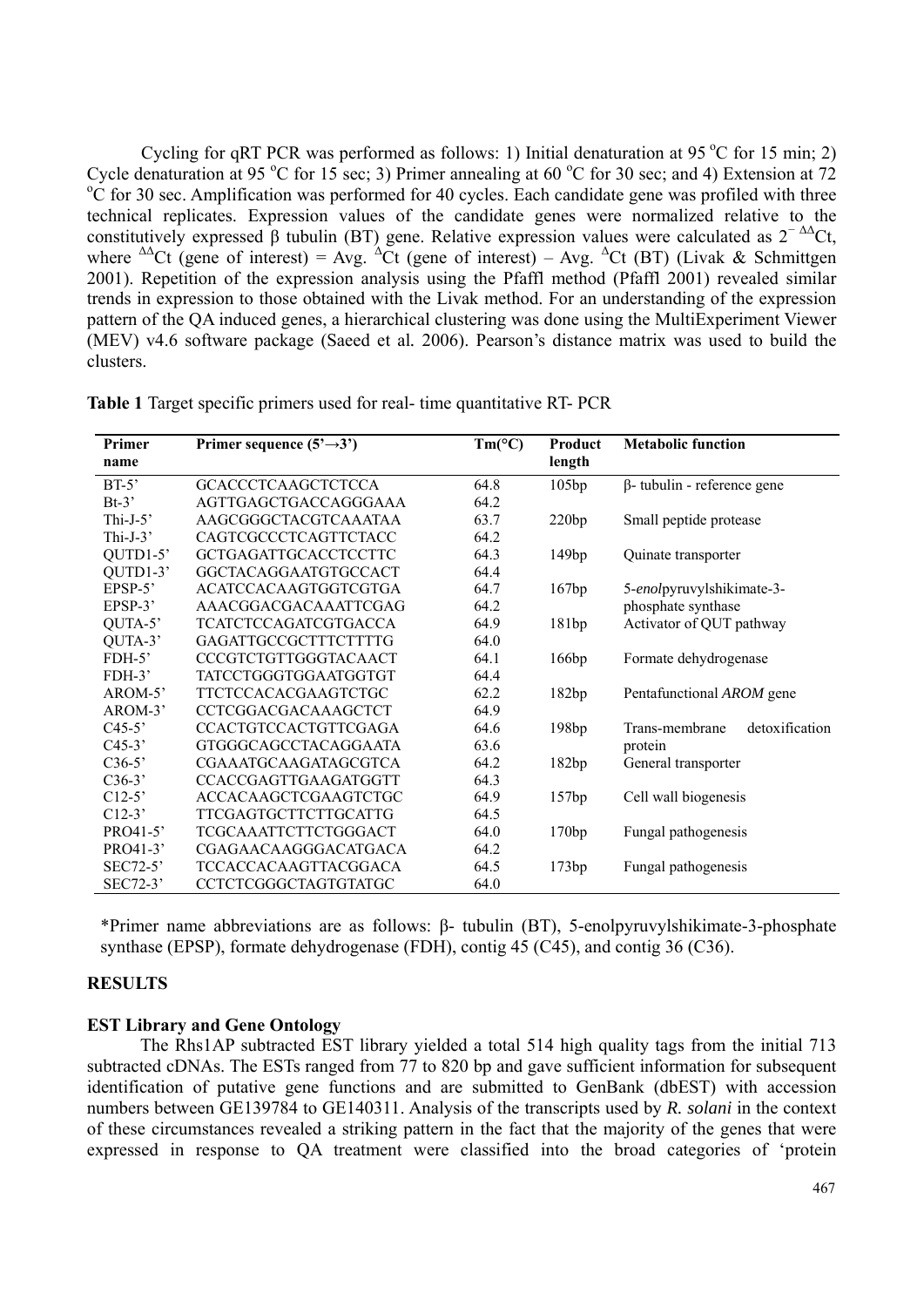modification' (GO:0006464) and 'stress response' (GO:0006950) (Table 2). Other genes observed were associated with gluconeogenesis, amino acid metabolism, signaling, lignin degradation and peptidoglycan binding. The category 'stress response' is expected as there is plant-fungus interaction at the time of SSH library preparation. The category 'protein modification' has been the most biologically interesting one and is further explored in this study.

**Table 2** Transcript abundance in QA-induced SSH EST library and their putative metabolic roles.

| Unige<br>$ne$ id. <sup>1</sup> | <b>Number</b><br>of Reads | Gene homologue                                                          | <b>GenBank Accession</b> | <b>Metabolic Role</b>                             | E-value                |
|--------------------------------|---------------------------|-------------------------------------------------------------------------|--------------------------|---------------------------------------------------|------------------------|
| C1                             | 60                        | Thi-J/PfpI                                                              | XM_002794515             | Protein modification                              | $3.00E^{-20}$          |
| C <sub>45</sub>                | 36                        | RTA1 like protein                                                       | XP_002470008             | Trans-membrane,<br>detoxification                 | 1.10                   |
| C <sub>12</sub>                | 34                        | Hypothetical protein                                                    | XP 566997                | Cell wall organization                            | $2.00E^{-24}$          |
| C <sub>10</sub>                | 31                        | Beta-glucuronidase                                                      | XP_001400317             | Fungal proliferation and<br>development           | $3.00E^{-24}$          |
| C <sub>7</sub>                 | 26                        | Urate oxidase                                                           | XP_001882203             | Purine metabolism                                 | $1.00E^{-08}$          |
| C <sub>24</sub>                | 26                        | Catalase                                                                | XP_001889495.1           | Detox peroxide                                    | $4.00E^{-32}$          |
| C <sub>27</sub>                | 17                        | LysM                                                                    | XP_001830702             | Peptidoglycan<br>binding<br>function              | 0.089                  |
| C 57                           | 17                        | <b>SBDS</b>                                                             | XP_001873294             | Translational activation of<br>ribosome           | 0.001                  |
| C <sub>5</sub>                 | 12                        | FrAG<br>1/DRAM/Sfk1<br>family                                           | XP_001243384.1           | Lysosomal protein                                 | 0.002                  |
| C <sub>6</sub>                 | 12                        | interferon<br>Gamma<br>lysosomal<br>inducible<br>thiol reductase (GILT) | XP_762512                | Protein metabolism                                | $1.00E^{-11}$          |
| C <sub>11</sub>                | 12                        | Peroxin-13 N and SH3<br>domains                                         | XP_569688                | Role in the regulation of<br>enzymes              | $7.00E^{-101}$         |
| C <sub>4</sub>                 | 11                        | NDP kinases                                                             | XM_001833947             | of<br>Regulation<br>development                   | $4.00E^{-04}$          |
| C <sub>2</sub>                 | 10                        | <b>NA</b>                                                               | NA                       | <b>NA</b>                                         | NA                     |
| C48                            | 10                        | 28S ribosomal RNA                                                       | EF661648                 | <b>Structural RNA</b>                             | $6.00E^{-36}$          |
| C <sub>23</sub>                | 9                         | Mannose-specific lectin                                                 | XM_001016691             | Involved<br>in<br>alpha-D-<br>mannose recognition | $5.00E^{-11}$          |
| C <sub>26</sub>                | 9                         | Proteasome beta type-2<br>subunit                                       | XM_001841260             | Nonlysosomal<br>protein<br>degradation            | $6.00E^{-24}$          |
| C 34                           | 9                         | <b>Bromo</b><br>Adjacent<br>Homology domain                             | XP_001833175             | Chromatin restructuring                           | 0.004                  |
| C <sub>3</sub>                 | $\tau$                    | Glyoxal oxidase                                                         | XP_001833162             | cellular<br>Extra<br>lignin<br>degradation        | $7.00E^{-34}$          |
| C <sub>33</sub>                | 7                         | GDP-dissociation<br>Rho<br>inhibitor                                    | XP_572016.1              | Signaling                                         | $1.00E-38$             |
| C 14                           | 6                         | Serine/threonine protein<br>kinase                                      | DR774710                 | Signaling                                         | 0.01                   |
| C <sub>41</sub>                | 6                         | Formate dehydrogenase                                                   | AB307683                 | Glyoxylate pathway                                | $7.00E - ^{63}$        |
| C <sub>21</sub>                | 5                         | NA                                                                      | NA                       | NA                                                | NA                     |
| C <sub>29</sub>                | 5                         | Fumarate reductase                                                      | XP_001880208.1           | Metabolic pathway                                 | $2.00E^{-05}$          |
| C 37                           | 5                         | Hexose transporter                                                      | XP_001836437.1           | Transporter protein                               | $2.00\mathrm{E}^{105}$ |
| C <sub>38</sub>                | 5                         | NA                                                                      | ΝA                       | NA                                                | NA                     |
| C <sub>56</sub>                | 5                         | Acetyl-coenzyme<br>A<br>synthetase                                      | XP_001840583.1           | Metabolic pathway                                 | $7.00E^{-101}$         |
| $\mathrm{C}$ 8                 | $\overline{4}$            | Aspartic peptidase                                                      | XP_001887928.1           | Cellular response to<br>starvation                | $6.00E^{-28}$          |
| C <sub>9</sub>                 | $\overline{\mathcal{A}}$  | Gpr1 family protein                                                     | AAX51849                 | Transmembrane signaling                           | $3.00E^{-37}$          |
| C <sub>13</sub>                | $\overline{4}$            | ABC transporter                                                         | XP_757578.1              | Transporter protein                               | $4.00E^{-52}$          |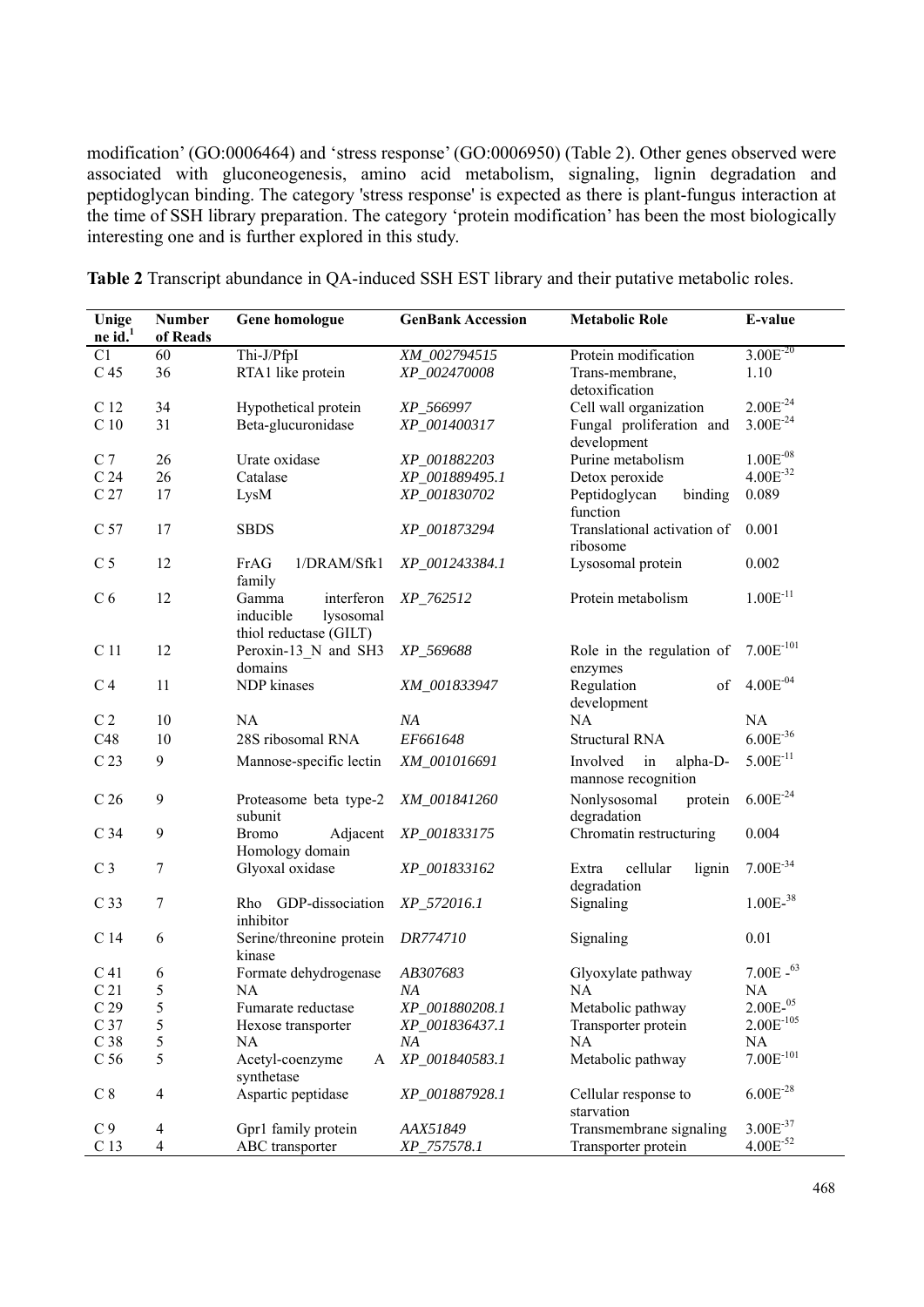| Unige           | <b>Number</b>           | Gene homologue                                                | <b>GenBank Accession</b> | <b>Metabolic Role</b>                              | E-value               |
|-----------------|-------------------------|---------------------------------------------------------------|--------------------------|----------------------------------------------------|-----------------------|
| $ne$ id. $1$    | of Reads                |                                                               |                          |                                                    |                       |
| C <sub>18</sub> | 4                       | 16S-like small subunit<br>rRNA gene                           | U09539                   | Basidiomycete symbiont                             | $2.00E^{-107}$        |
| C <sub>19</sub> | 4                       | Oxalate decarboxylase                                         | XM_001836586             | Glyoxylate metabolism                              | $1.00E^{-04}$         |
| C <sub>28</sub> | 4                       | Hypothetical protein                                          | XM_001836226             | Transmembrane protein                              | $2.00E^{-12}$         |
| C <sub>30</sub> | 4                       | Hypothetical protein                                          | XP_001831416.1           | Mitochondrial carrier                              | $1.00E^{-26}$         |
| C <sub>32</sub> | 4                       | NA                                                            | ΝA                       | NA                                                 | NA                    |
| C <sub>42</sub> | 4                       | NA                                                            | NA                       | NA                                                 | NA                    |
| C <sub>51</sub> | 4                       | NA                                                            | AER06801                 | NA                                                 | $2.00E^{-23}$         |
| C <sub>59</sub> | 4                       | Hmp1                                                          | XP_569409.1              | Cell Adhesion                                      | $2.00E^{-09}$         |
| C 17            | 4                       | Thiamine                                                      | NW_001884670             |                                                    | $9.00E^{-28}$         |
|                 |                         | biosynthesis<br>protein (Nmt1)                                |                          | Stress related                                     |                       |
| C <sub>31</sub> | 3                       | Cytochrome c oxidase                                          | EU237475.1               | Energy metabolism                                  | $5.00E^{-04}$         |
| C <sub>35</sub> | $\overline{\mathbf{3}}$ | 40S ribosomal protein                                         | XP_002475466.1           | Translation                                        | $9.00E^{-63}$         |
| C <sub>39</sub> | 3                       | Peroxisomal membrane<br>protein                               | XP_001828594.2           | Stress related                                     | $4.00E^{-20}$         |
| C <sub>52</sub> | 3                       | Hypothetical protein                                          | XM 001886834.1           | NA                                                 | $4.00E^{47}$          |
| C 54            | $\overline{\mathbf{3}}$ | Acetyl xylan esterase                                         | FJ536255                 | Act on carboxylic esters                           | $6.00E^{-60}$         |
| C 15            | $\overline{c}$          |                                                               |                          | Cell Adhesion                                      | $3.00E^{-15}$         |
|                 |                         | Hmp1                                                          | XP_569409.1              |                                                    | $5.00E^{-06}$         |
| C <sub>16</sub> | $\overline{c}$          | Hypothetical protein                                          | AF020765.1               | NA                                                 |                       |
| C <sub>22</sub> | $\overline{2}$          | Flavin-binding<br>monooxygenase                               | EDR04070                 | Tyrosine/Tryptophan<br>metabolism                  | $3.00E^{-21}$         |
| C <sub>25</sub> | 2                       | Translocation<br>protein<br>SEC62                             | XP_001935299.1           | ER protein translocation                           | $3.00E^{-25}$         |
| C <sub>36</sub> | 2                       | Carbohydrate<br>binding<br>protein                            | XP_001830003.1           | Chitin/cellulose binding<br>domain                 | $4.00E^{-32}$         |
| C <sub>40</sub> | 2                       | NADP-dependent<br>oxidoreductase                              | XP_002475918             | NA                                                 | $3.00E^{-32}$         |
| C <sub>43</sub> | 2                       | NA                                                            | NA                       | NA                                                 | NA                    |
|                 | $\overline{2}$          |                                                               |                          |                                                    | $8.00E^{-07}$         |
| C <sub>44</sub> |                         | Ubiquitin                                                     | XP_002551417             | Post-translational<br>modification                 |                       |
| C <sub>46</sub> | 2                       | ATPase                                                        | DR775326                 | Ubiquitin-dependent<br>protein                     | $4.00E^{-68}$         |
| C 47            | 2                       | <b>NA</b>                                                     | NA                       | NA                                                 | NA                    |
| C <sub>49</sub> | $\overline{c}$          | Hypothetical protein                                          | XM_002397290.1           | NA                                                 | $5.00E^{-05}$         |
| $\rm C$ 50      | $\overline{c}$          | RNA recognition motif                                         | XP_001876504             | Signaling                                          | $9.00E^{-04}$         |
| C <sub>53</sub> | $\overline{2}$          | Endopeptidase                                                 | XP_001874304.1           | Cellular response to<br>starvation                 | $2.00E^{-52}$         |
| C <sub>55</sub> | $\overline{c}$          | <b>NA</b>                                                     | NA                       | <b>NA</b>                                          | NA                    |
|                 |                         |                                                               |                          |                                                    | $4.00E^{-13}$         |
| C <sub>58</sub> | 2                       | <b>ABC</b> Trasporter                                         | AB091269                 | <b>NA</b>                                          |                       |
| S <sub>3</sub>  | 1                       | Sugar transporter                                             | XP_001216538.1           | NA                                                 | 0.01                  |
| S 56            | 1                       | Peptidase inhibitor I9                                        | XM_001543539             | Molecular chaperones                               | $7.00E^{-06}$         |
| S 526           | 1                       | Major<br>Facilitator<br>Superfamily                           | XP_002472048.1           | Transporter protein                                | $3.00E^{-11}$         |
| S 541           | 1                       | Protease                                                      | ADD71498                 | Protein modification                               | 6e-34                 |
| S567            | 1                       | 40S ribosomal protein<br>S18                                  | EAU91281                 | Translation                                        | $7.00E^{-04}$         |
| S 585           | 1                       | <b>RNA</b><br>polymerase<br>$\rm{II}$<br>transcription factor | XP_572300.1              | <b>NA</b>                                          | $3.00E^{-71}$         |
| S 607           | 1                       | Glucosidase                                                   | AY371490                 | Anti-bacterial                                     | $3.00E^{-08}$         |
| S 616           | 1                       | Isocitrate lyase                                              | EER43895.1               | Glyoxylate pathway                                 | $2.00E^{-12}$         |
| S 639           | 1                       | Scavenger<br>mRNA                                             | XP_002470400.1           | <b>NA</b>                                          | 0.05                  |
|                 |                         | decapping enzyme                                              |                          |                                                    |                       |
| S 661           | 1                       | RNA-binding protein                                           | BX649605.1               | Translation, ribosomal<br>structure and biogenesis | $5.00E^{-06}$         |
| S 670           | 1                       | Riboflavin synthase                                           | CAX41869                 | Vitamin Metabolism                                 | $7.00E^{-04}$         |
| S 679           | 1                       | Thi-J/PfpI                                                    | XP_002152465.1           | Protease                                           | $3.00\mathrm{E}^{15}$ |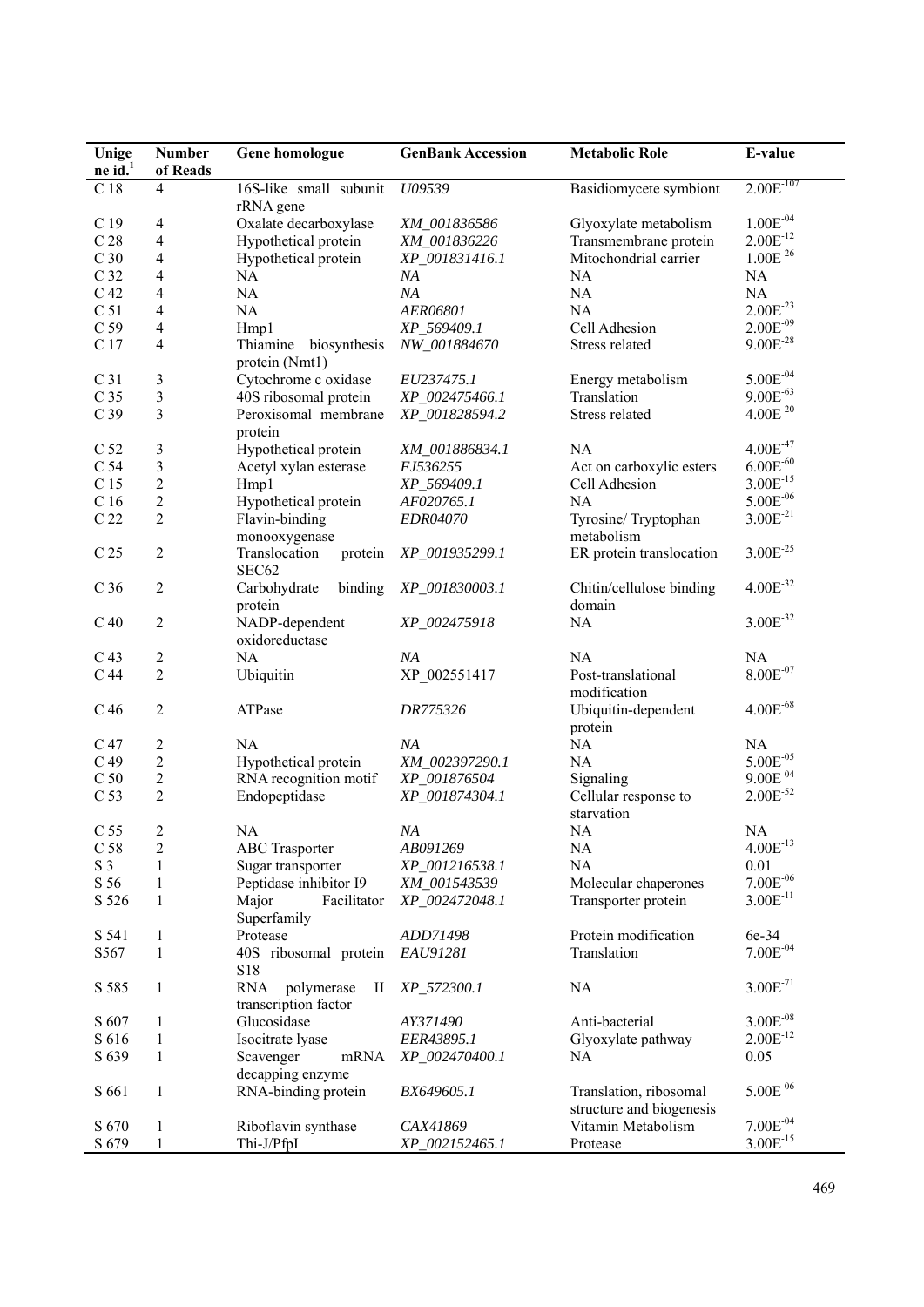| Unige        | <b>Number</b> | Gene homologue            | <b>GenBank Accession</b> | <b>Metabolic Role</b> | E-value       |
|--------------|---------------|---------------------------|--------------------------|-----------------------|---------------|
| $ne$ id. $1$ | of Reads      |                           |                          |                       |               |
| S 687        |               | <b>MFS</b>                | XP_002472048.1           | Transporter protein   | $3.00E^{-06}$ |
| S 705        |               | Formaldehyde              | XP 568318.1              | Stress related        | $3.00E^{-04}$ |
|              |               | dehydrogenase             |                          |                       |               |
| S 261        | 1             | Eukaryotic<br>translation | XP_002469815.1           | Translation           | $7.00E^{-31}$ |
|              |               | initiation factor         |                          |                       |               |
| S 298        | $\mathbf{1}$  | Xanthine                  | XP 960504.1              | Purine nucleotide     | $8.00E^{-24}$ |
|              |               | phosphoribosyl            |                          | biosynthesis          |               |
|              |               | transferase               |                          |                       |               |
| S 369        | 1             | Alpha amylase             | XP_001838963.1           | NA                    | $4.00E^{-38}$ |
| S 380        | 1             | NA                        | NA                       | NA                    | NA            |
| S 399        | 1             | Oligopeptide              | XP_002380822.1           | Aromatic compound     | $6.00E^{-05}$ |
|              |               | transporter               |                          | metabolism            |               |
| S 422        | 1             | Transposase               | YP_002382784.1           | <b>NA</b>             | $3.00E^{-42}$ |
| S 423        |               | C6 transcription factor   | XP_001837312.1           | Regulation            | $2.00E^{-09}$ |
| S 425        |               | Dehydrogenase             | XP_001828376.2           | NA                    | $2.00E^{-17}$ |
| S 128        |               | NA                        | NA                       | NA                    | NA            |
| S 137        |               | ABC transporter           | YP_002561916.1           | Transporter protein   | 0.10          |
| S 145        | 1             | Protein<br>zinc<br>finger | XM 001830511.2           | Regulation            | $6.00E^{-09}$ |
|              |               | domain                    |                          |                       |               |
| S 163        | 1             | GTP-binding protein       | NC_012491.1              | Metabolism            | 0.14          |
| S 166        |               | Predicted protein         | XP_001834221.1           | NA                    | $2.00E^{-13}$ |
| S 167        |               | NA                        | NА                       | NA                    | NA            |
| S 469        |               | NA                        | NA                       | <b>NA</b>             | NA            |

<sup>1</sup>Under 'unigene id' column, 'C' and 'S' denotes contig and singleton, respectively.

Forty percent of the QA induced ESTs received GO assignments, the majority (72.7%) of which were identified as orthologous of fungal genes, with the highest number of hits (8.5%) obtained with a single species being from *Coprinopsis cinerea* (Fig. 1).



Blast hits

**Fig. 1** – Overall BLASTx hits for sequences in the Rhs1AP (AG3) quinic acid-induced ESTs by species based on cut-off significance of  $E \le 10^{-3}$ .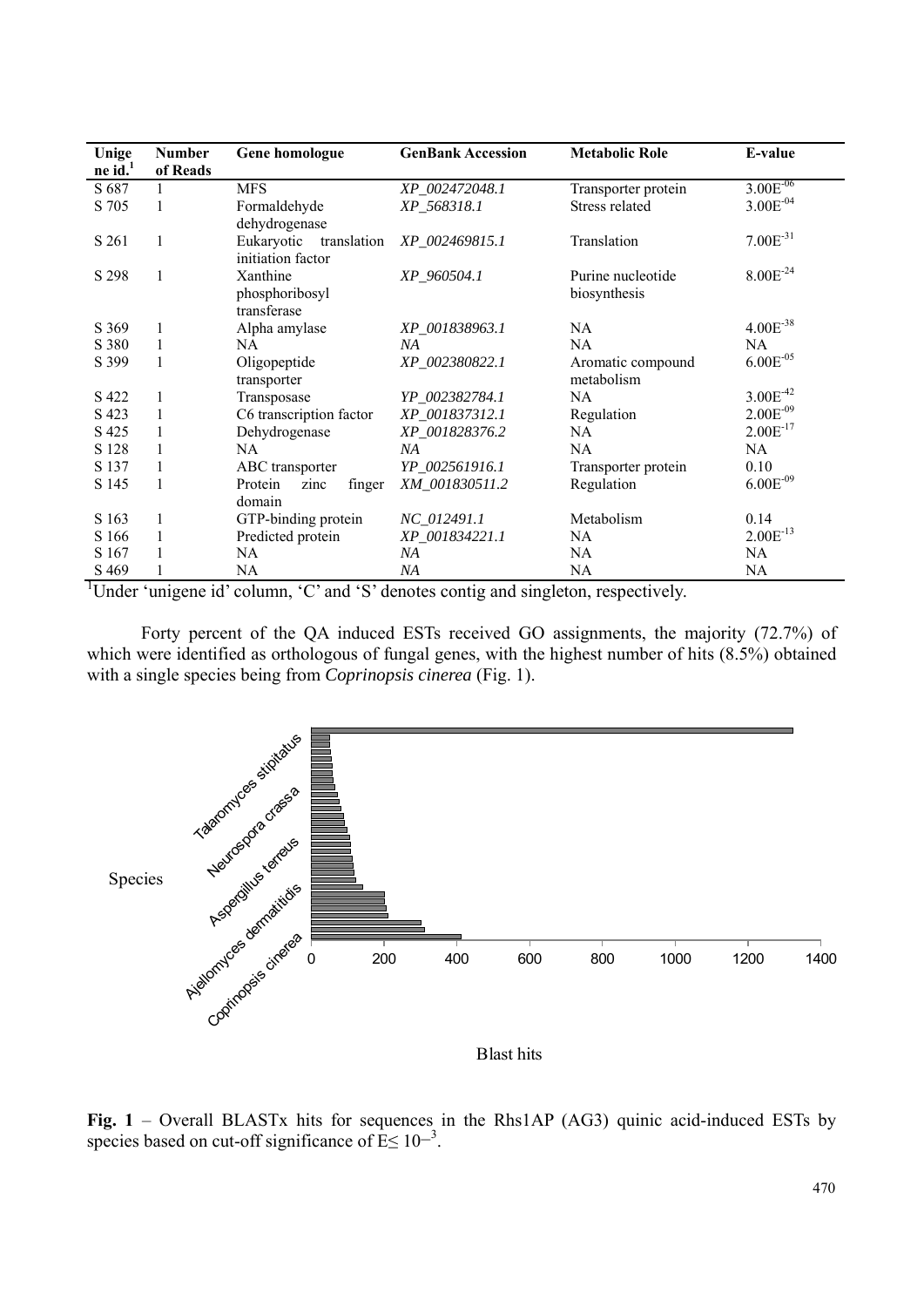The majority of 'biological processes' associated with QA induced gene expression were metabolic processes (GO:0008152) and cellular processes (GO:0009987) (Fig. 2). The most prominent GO sub categories under 'cellular processes' were responses to stimuli (GO:0050896), and peroxidase reaction (GO:0004601). The most significantly enriched GO sub categories under 'metabolic process' were carbon utilization (GO:0015976), catabolic process (GO:0009056), catabolic macromolecule metabolic process (GO:0043170) and biosynthetic process (GO:0009058). Other biological process categories such as organization and biogenesis (GO:0030030), cell communication (GO:0007154), regulation of biological process (GO:0050789) and multicellular organismal process (GO:0032501) were also significantly represented suggesting at least a partial overlap with the phenomena of switching carbon source utilization, stress response and gluconeogenesis. This is expected from a fungus responding to newly available carbon source with processing and recycling of intermediates from post translational mechanisms from adaptive stress.



**Fig. 2** – Results from Gene Ontology analysis visualizing the hierarchical structure of suppression subtractive hybridization EST library.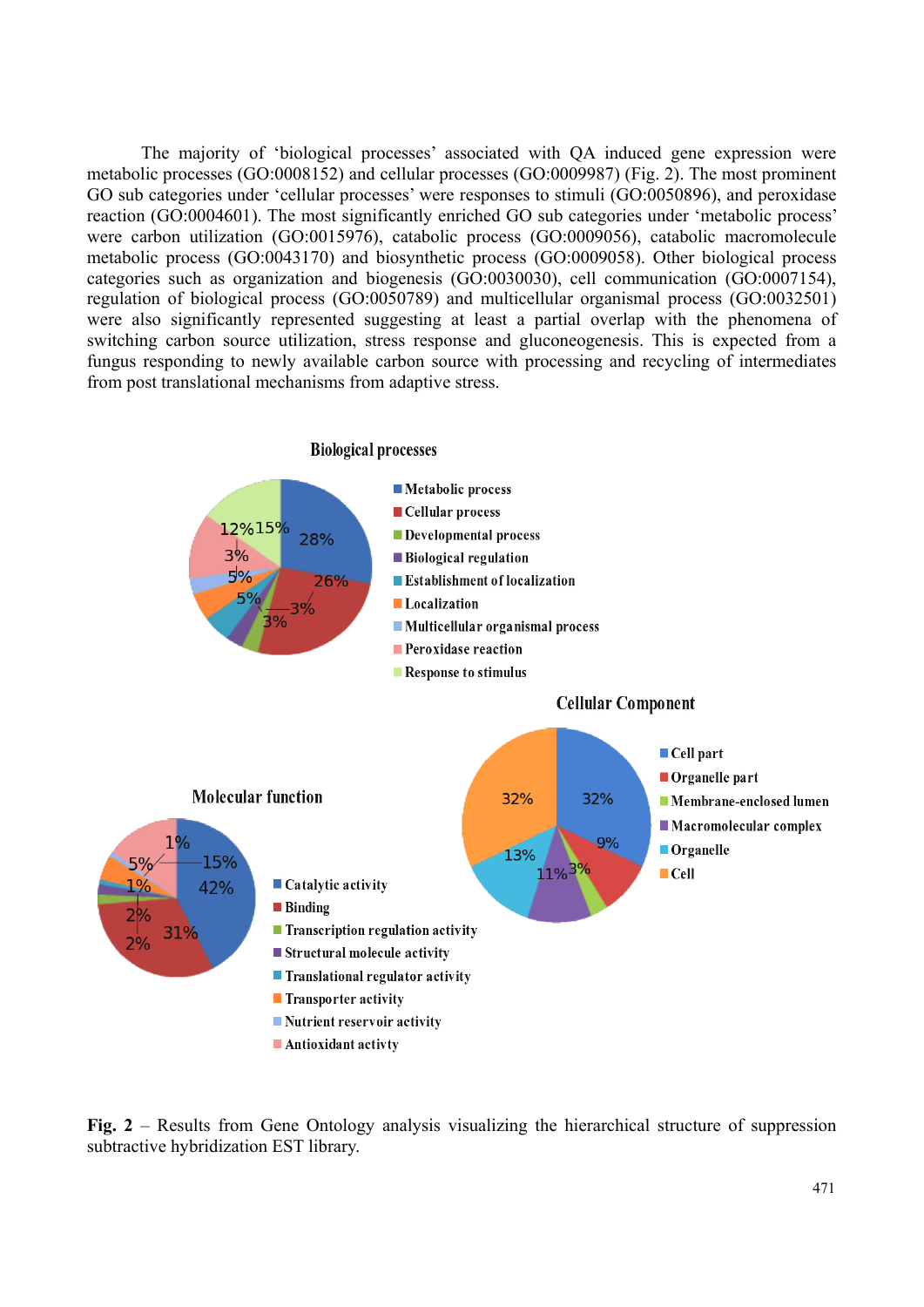About 75% of the ESTs were successfully assigned to their specific cellular (organelle) locations based on the results of the GO annotation (Fig. 2). The macromolecular complex (11%) included the protein complex and the ribo-nucleoprotein complex. 'Molecular function categories' explain the function of a gene at the biochemical level. In this category, most ESTs belonged to the catalytic activity, binding, and peroxidase groups. Of the total processes under the molecular function level, 74% belonged to the catalytic and binding categories. The catalytic category include ligases, lyases, helicases, small protein activating enzymes and transposases. Majority of the EST's falling to cataltyic activity groups could indicate an increased restructuring happening at cellular level in the fungus. These results are also in congruence with the phenomena of stress response, a shift in carbon utilization and active protein modification by the fungus.

Of the 514 clones sequenced, 226 returned with significant matches ( $E \le 10^{-3}$ ) when searched against the KEGG non redundant database for pathway analysis, whereas 297 sequences showed no similarity at this level (Table 3). Of the 226 tags that showed metabolic pathway information, protein folding and degradation (93/226 members), amino acid metabolism (33/226 members), membrane transport (32/226 members), nucleotide metabolism (25/226 members), carbohydrate metabolism (20/226) and signaling (10/226 members) were the most highly represented process categories. Results of GO revealed that 15% of ESTs that belong to the 'biological process category' were involved in 'responses to stimuli' (GO:0050896), whereas KAAS classified the same group under the 'signaling pathway' process category, which is considered as an offspring category of the 'responses to stimuli' group (data not shown). Pathogenic fungus's close proximity with two different substrates (Potato and QA) leads to fungal cellular responses to chemical cues from substrates and the 'responses to stimuli' category being enriched in the EST is an indication of this event. These trends are consistent with the earlier findings that treatment with QA leads to the activation of the stress response pathway and significant changes in the mode of carbon utilization by the fungus (Table 2).

|  |  | Table 3 KEGG biochemical pathway mapping for QA-induced unigenes in Rhs 1AP R. solani (AG3). |  |
|--|--|----------------------------------------------------------------------------------------------|--|
|--|--|----------------------------------------------------------------------------------------------|--|

| <b>KEGG</b> category                            | <b>Genes represented</b> |
|-------------------------------------------------|--------------------------|
| 01100 Metabolism                                |                          |
| 01101 Carbohydrate Metabolism                   | 20                       |
| 01102 Energy Metabolism                         | 8                        |
| 01104 Nucleotide Metabolism                     | 25                       |
| 01105 Amino Acid Metabolism                     | 33                       |
| 01109 Metabolism of Cofactors and Vitamins      |                          |
| 01111 Xenobiotics Biodegradation and Metabolism | 2                        |
| 01120 Genetic Information Processing            |                          |
| 01121 Transcription                             |                          |
| 01122 Translation                               | 10                       |
| 01123 Folding, Sorting and Degradation          | 93                       |
| 01124 Replication and Repair                    |                          |
| 01130 Environmental Information Processing      |                          |
| 01131 Membrane Transport                        | 32                       |
| Unknown function                                | 297                      |

#### **Expression profiling of candidate genes from the EST library**

 Two genes encoding ABC transporters (*QUTD* (GenBank accession FJ348680.1) and *C36*) showed high levels of transcription shortly after treatment with QA. As expected, the transcription activator *QUTA* (GenBank accession FJ348679.1) exhibited a low and consistent level of expression throughout the entire period of the experiment (Fig. 3).The gene *QUTA* encodes an activator protein for the QA pathway and is known to have constitutive expression when QA pathway is induced (Lakshman et al. 2006).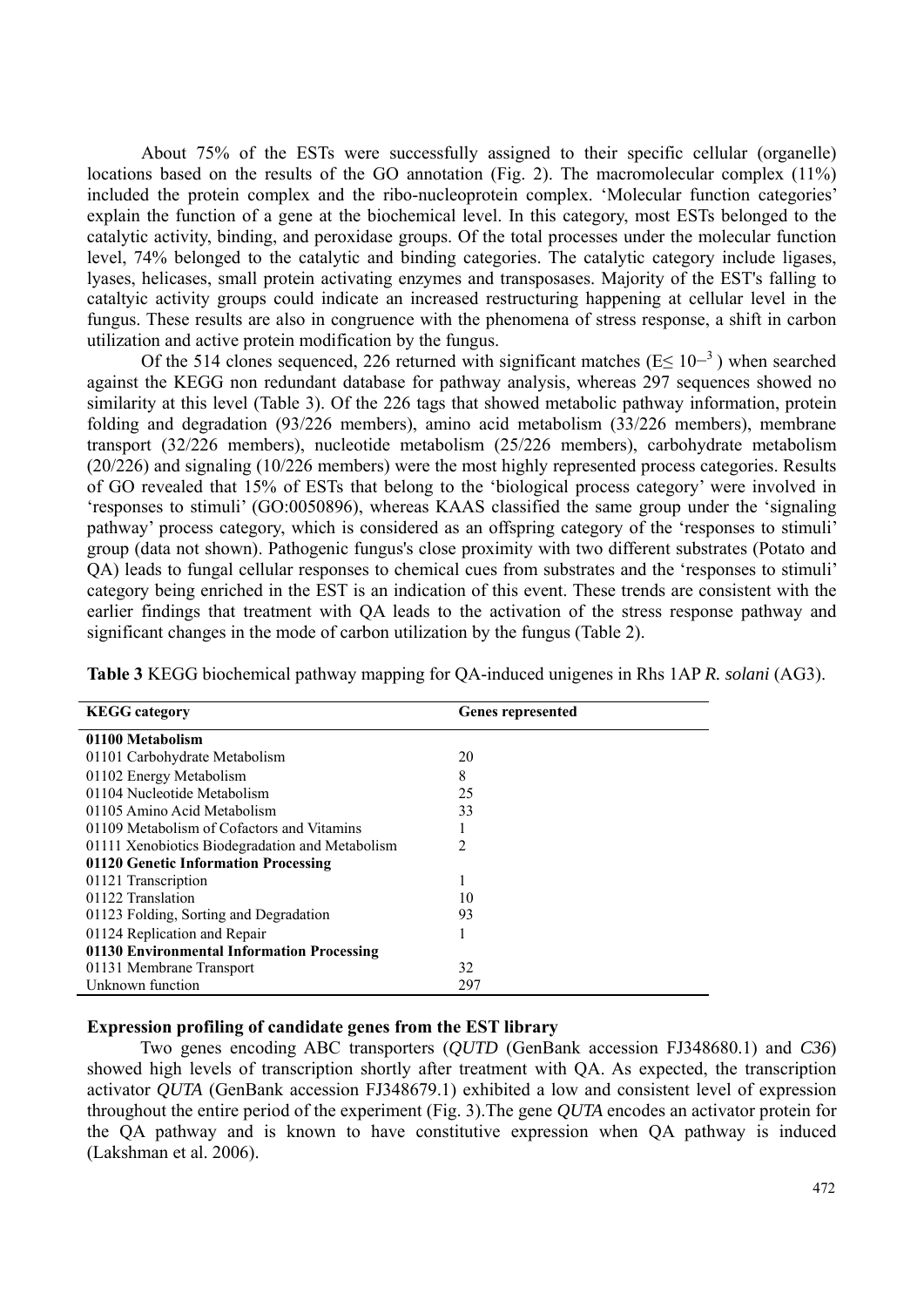Interestingly, a gene encoding a putative small peptide protease (FJ348681.1) (*Thi J)*, which is the most highly represented transcript in the AG3 library, showed a high level of transcription 30 min after QA treatment suggestive of extensive protein modifications following application of QA. This gene exhibited further increases in transcript abundance 3 hours after QA treatment before leveling off to nearly basal level by 8 hours after QA treatment (Fig. 4). Gene *C12* encoding a putative SSD1 like protein showed a significant change in the level of expression at 36 hours post induction (PI) (Fig. 4) whereas the putative gene C45, encoding an RTA1 like protein, showed a sharp increase in its expression 18 hours after QA induction (Fig. 4).

 The SHK pathway *AROM* gene had a substantial increase in its relative expression level at 18 hours after the QA treatment (Fig. 5), which is consistent with our earlier report (Lakshman et al. 2006). Another shikimic acid pathway gene, E*PSP,* was also induced in a similar manner (Fig. 5) whereas a formate dehydrogenase ortholog (C41) was expressed at a relatively high level 30 min PI but its transcription was reduced substantially until 36 hours PI when transcript level again increased again dramatically (Fig. 5). Two genes thought to be involved in fungal pathogenesis (*F box domain protein Sec72* and *Pro41)* (Rioux et al. 2011) were found to be downregulated (Fig. 6) in the presence of QA and potato host.

Upon hierarchical clustering analysis, the genes selected for the expression study were separated into 3 clusters (Fig. 5). *C45, EPSP, AROM,* and *QUTA* formed the first cluster, with significant upregulation at 18 hrs after exposure to QA. The second cluster consisted of *ThiJ, QUTD,*  and *C36*. Genes in the second cluster were upregulated early after QA treatment and exhibited decreasing expression after this initial phase, though the exact timing and pattern of this decrease varied within the cluster. *FDH* and *C12* were grouped in the third cluster due to their high expression levels during the later stages following QA treatment (36 hr) though *FDH* also exhibited an initial peak of expression (0.5 hr after QA treatment).

 Genes clustered in the hierarchical clustering analysis for the expression study reveals similar patterns among for all three QA pathway related genes (*EPSP, AROM,* and *QUTA)* as well as an RTA1 like protien, a trans-membrane protein involved in detoxification. The second cluster involved two transporter genes (*QUTD,* and *C36)* and a small peptidase gene, Thi-J. At this level of research, the role of Thi-J is speculative only. But, this small peptidase gene has significant expression change during QA induction. The third group comprised *SSD1* like gene (C21) and glyoxylate pathway gene (FDH) and such grouping shed little light to explain the molecular mechanisms in this study.

#### **Discussion**

 This study provided evidence on the important role of QA in rhizosphere dynamics and its regulatory role in pathogenesis/ saprophytism for *R. solani* AG3 in Potato. QA is abundant in the soil, comprising 2 to 10% of the dry weight of compost (Leuschner et al. 1995). Compost is often incorporated in to cultural practices in growing potato (Larkin et al. 2007a, Larkin et al. 2011). Under such conditions, QA could be the sole carbon source for soil bacteria and fungi (Hawkins et al.1993). These results provide an initial account of the molecular basis of QA induced hypovirulence in *R. solani* and are in congruence with field data showing a potential for exploitation of this phenomenon for management of major crop diseases incited by this organism (Bandy & Tavantzis 1990, Larkin et al. 2007b). Although the results of the subtractive hybridization were validated through qRT PCR gene expression profiling, no function determination studies were performed in this study. This is due to the lack of suitable mutants or a transformation system with which to test gene knockouts or other useful tools for determining gene function in *R. solani*. The putative gene functions discussed here, however, will serve as a guide in future studies with systems for functional analysis protocols are available for *R. solani.*  This study showed an enrichment of QUT pathway associated genes, and a total of 94 unigenes differentially expressed in response to QA induction (Table 2). Most changes were indicative of carbon metabolism, protein degradation and modification, amino acid metabolism and ribosome biosynthesis and assembly.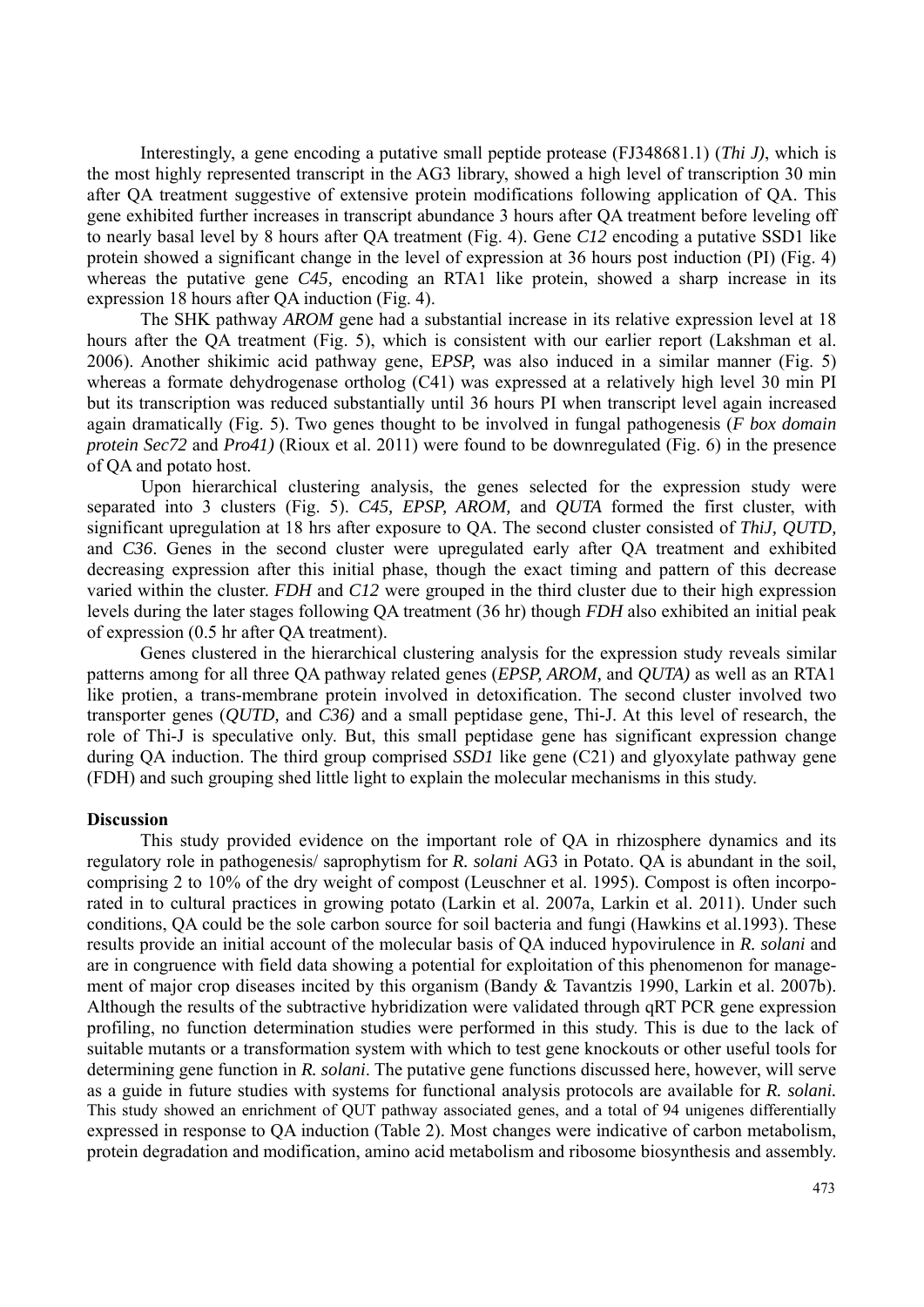

**Fig. 3** – Time course expression profiles of putative quinate utilization (QUT) pathway SSH subtracted genes in Rhs 1AP *R. solani* (AG3) after treatment with QA in the presence of sprouting potato tubers. A) putative quinic acid transporter *QUTD1*, B) C36 , C) putative *QUTA*).

## **Quinic acid application leads to stress adaptation and resource recycling**

 QA induced SSH library of *R. solani* predominantly were populated by genes involved in protein modification like Thi J/PfpI like family (Wei 2007), proteasome β type 2 subunit (Phan et al. 2000), and an endopeptidase like protein (Johnson 2004). The presence of these genes in the QA induced SSH library appears to indicate a shift in biosynthesis from basic building blocks or other intermediates to peptide and amino acid recycling after QA treatment. Furthermore, expression of several components of the ubiquitin pathway (ubiquitin and ATPase involved in ubiquitin mediated proteolysis) under QA induction is indicative of the post translational mechanisms that may be required for the processing of newly synthesized polypeptides from recycled substrates or intermediates. Genes involved in metabolism of purine bases, including a putative urate oxidase and xanthine phosphoribosyl transferase, were found to be well represented in the QA induced SSH library (Table 2), suggesting important roles in mechanisms for recycling resources under stress conditions. The presence of G protein coupled receptor (Gpr1) is consistent with the assumption that QA triggers a shift in nitrogen metabolism.Gpr1 is a nutrient sensor protein which is reported to be induced by nitrogen starvation and to play an important role in the regulation of dimorphic transition in the budding yeast *Saccharomyces cerevisiae* (Lorenz et al. 2000). Future studies dealing with the effects of various nitrogen sources on growth and gene expression of *R. solani* in the presence or absence of QA should provide detailed information on the effect of QA on nitrogen metabolism in this fungus.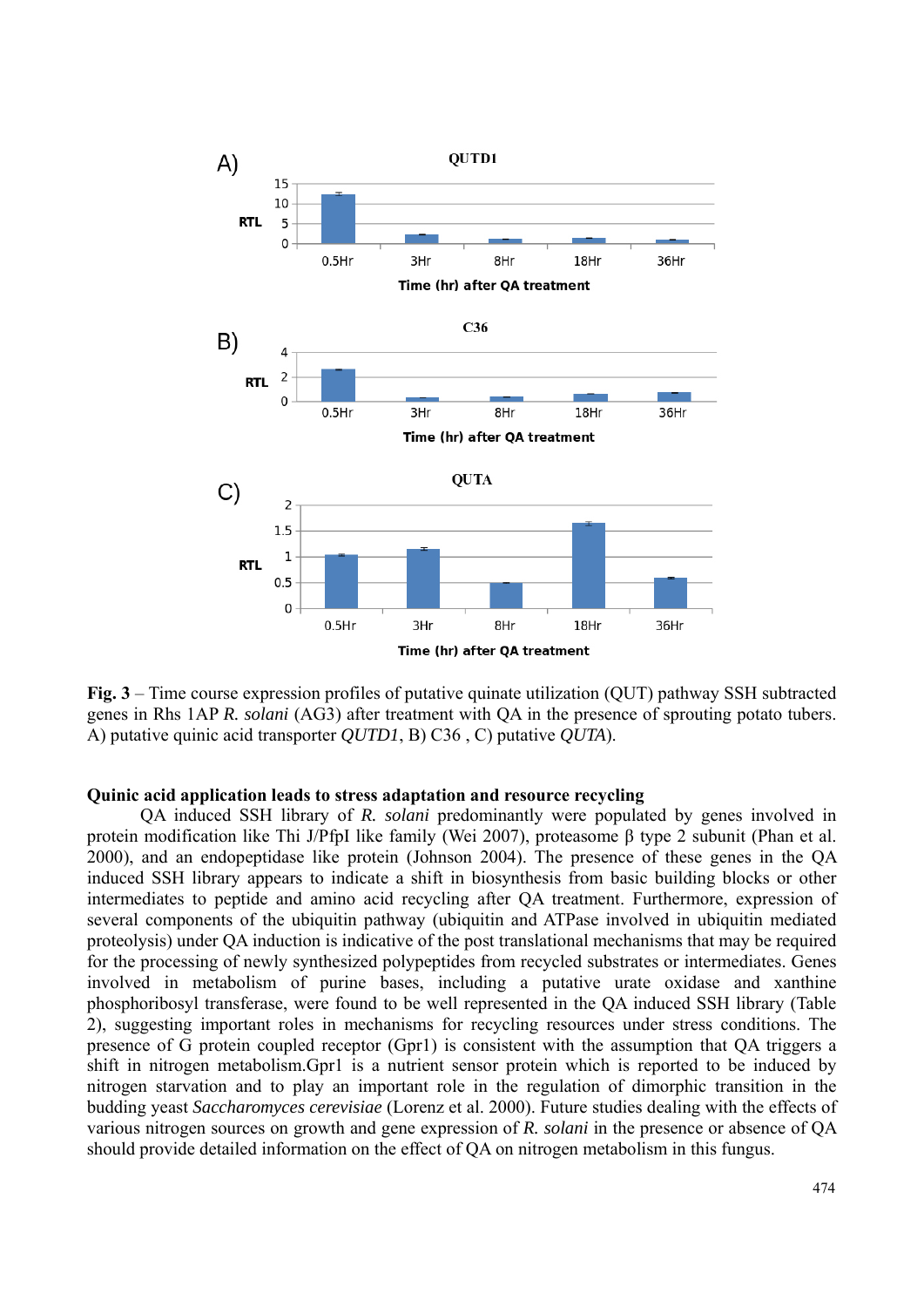

**Fig. 4** – Time course expression profiles of some predominant SSH subtracted ESTs in Rhs 1AP *R. solani* (AG3) after treatment with QA in the presence of sprouting potato tubers. A) C1 (Thi J like protein small peptide protease), B) C12 (SSD1 like protein), C) C45 (RTA1 like protein)*.*

## **Analysis of QA induced gene expression**

 The two QUT pathway genes, *QUTA* and *QUTD* that we examined showed similar QA induced temporal induction profiles as their orthologous genes in *N. crassa* under QA induction (Logan et al. 2007). As expected, the transcription activator *QUTA* was expressed at relatively low levels throughout the course of the experiment peaking at 18 hours after application of exogenous QA (Fig. 1). The QUT pathway QA transporter gene *QUTD* exhibited a rapid and transient induction profile characterized by a rapid peak as early as 30 min after exposure to exogenous QA before leveling off to nearly basal levels at 3 hrs after QA treatment. The other transporter gene represented by contig *C36* had the same expression pattern as *QUTD* (1A & 1B). The *Thi j* gene was induced to a high level within the first 3 hours after exposure to exogenous QA (Fig. 1). This pattern is consistent with the putative function of this gene in protein degradation and further implies a state of high metabolic activity and protein turnover and recycling soon after exposure to exogenous QA. A gene encoding a putative trans membrane detoxification protein, RTA 1 like protein (contig *C45*), was transiently induced within the first 18 hours after exposure to exogenous QA (Fig. 1). In contrast, the gene for SSD1 like protein (contig *C12*) was upregulated at a much slower pace with its peak expression occurring not earlier than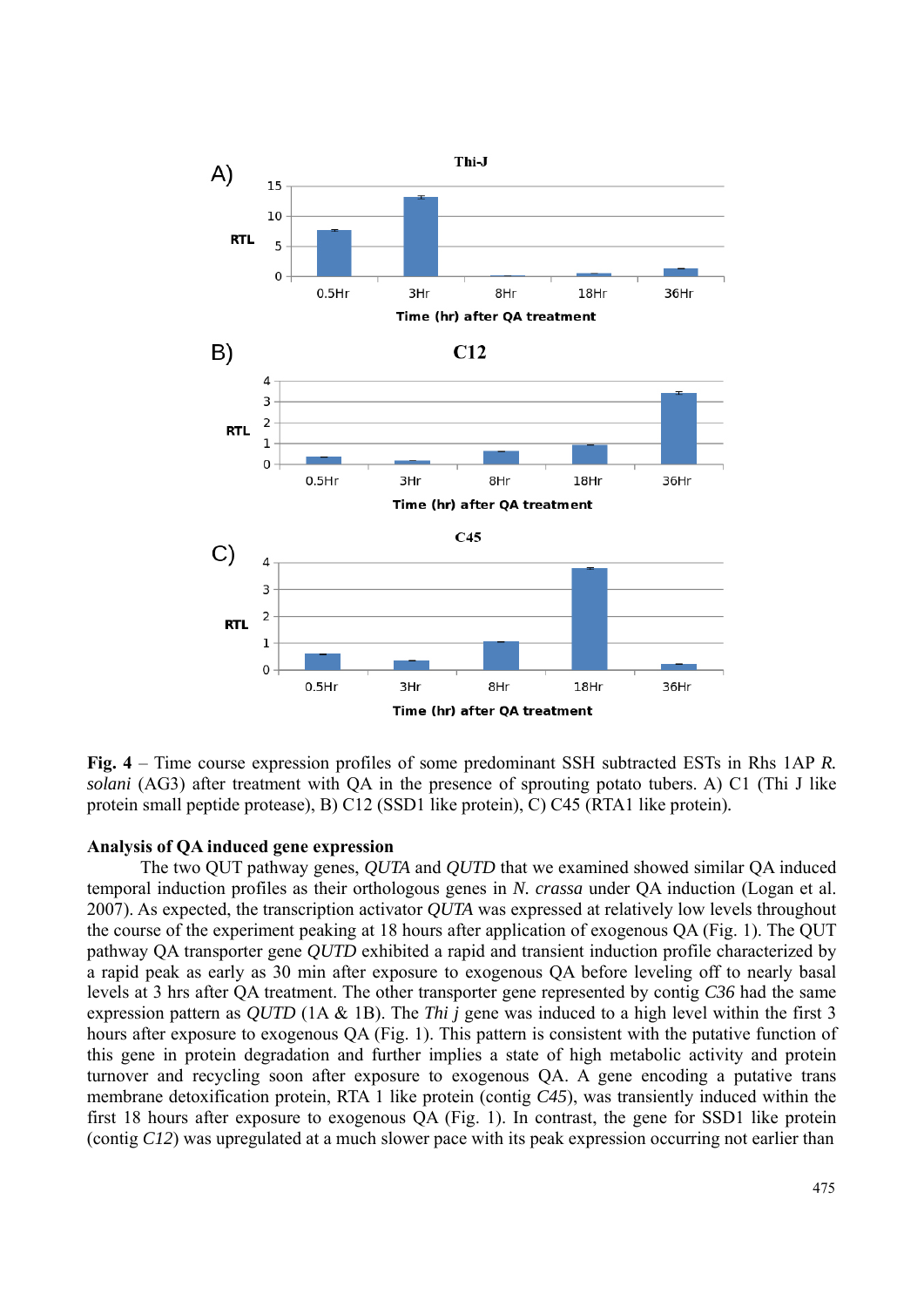

**Fig. 5** – Time course expression profiles of two SSH subtracted shikimic acid pathway genes (AROM and EPSP) and a glyoxylate pathway gene (FDH) gene in Rhs 1AP *R. solani* (AG3) after treatment with QA in the presence of sprouting potato tubers. A) *AROM*, B) putative *EPSP*, C) C41 (formate dehydrogenase, FDH).



Fig. 6 – Comparison of QA-induced and uninduced relative expression levels of two pathogenesisrelated Rhs 1AP *R. solani* (AG3) genes (*sec72* and *pro41*) 18 hours post-induction with QA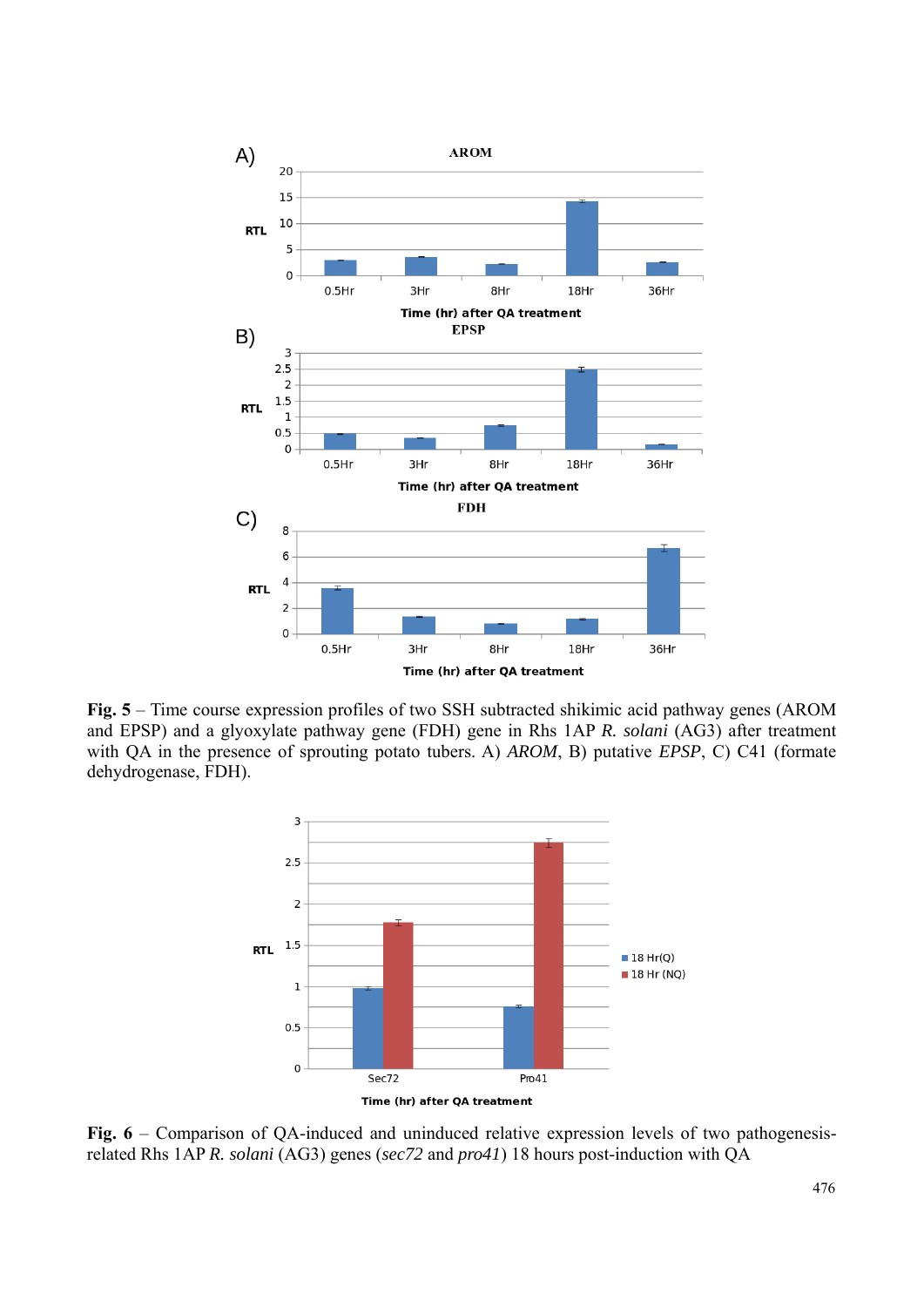

**Fig. 7** – Hierarchical clustering analysis of time-course expression of selected genes in Rhs 1AP *R. solani* (AG3) following treatment with QA in the presence of sprouting potato tubers.

 36 hours after exposure to exogenous QA (Fig. 1). The SSD1 protein is involved in the regulation of cell wall biogenesis by a post transcriptional regulatory mechanism (Ibeas et al. 2001). The product of *SSD1* interacts with the components of the TOR pathway, which regulates gene expression associated with nutrient sensing through histone acetylation (Rohde & Cardenas 2003). An *SSD1* mutant of *S. cerevisiae* exhibited increased virulence (Wheeler et al. 2003). These putative properties make *C12* an excellent candidate gene to study in detail to enhance our understanding of virulence as well as QA induced hypovirulence in *R. solani*. The fungal pathogenesis related genes (*F box domain protein Sec72* and *Pro 41)*, upregulated in the AG1 IA/rice and AG3/potato pathosystems (Venu et al. 2007, Rioux et al. 2011), were found to be downregulated by QA treatment in AG3 Rhs1AP (Fig. 2). This result is in congruence with the concept of QA induced hypovirulence in AG3 Rhs1AP.

#### **Potential mechanism of QA induced hypovirulence in** *R. solani* **AG3**

QA can be utilized as a carbon source by fungi through the β-ketoadipate pathway where QA is catabolized into protocatechuate. One of the byproducts of the β-ketoadipate pathway is acetyl CoA which can be further shunted into the citric acid cycle, a metabolic pathway involved in generation of usable energy. The presence of isocitrate lyase, fumarate reductase and acetyl coenzyme A synthetase were represented in the QA induced SSH library suggest the possibility that glyoxylate pathway genes are differentially expressed under QA induction. The glyoxylate pathway is an anabolic metabolic pathway which can be used for synthesis of carbohydrates. The over expression of formate dehydrogenase under QA induction validates this assumption. Another interesting fact is the presence of oxalate decarboxylase in the induced hypovirulence EST library. This enzyme, along with formate dehydrogenase, is involved in the degradation of oxalic acid (OA), a known virulence factor in some fungi (Munir 2001). These patterns suggest that OA may be utilized by the fungus as a source of energy, and that reduced OA levels might be partially responsible for the reduced virulence of QA treated Rhs 1AP. The current findings shed light into understanding the molecular mechanisms in context of pathogenesis, saprophytism and mutualism for *R. solani.*

#### **Acknowledgements**

This work was funded by Maine Agriculture and forest Experiment Station, Maine USA. I thank Dr. Benildo de los Reyes, University of Maine for guidance in gene expression studies.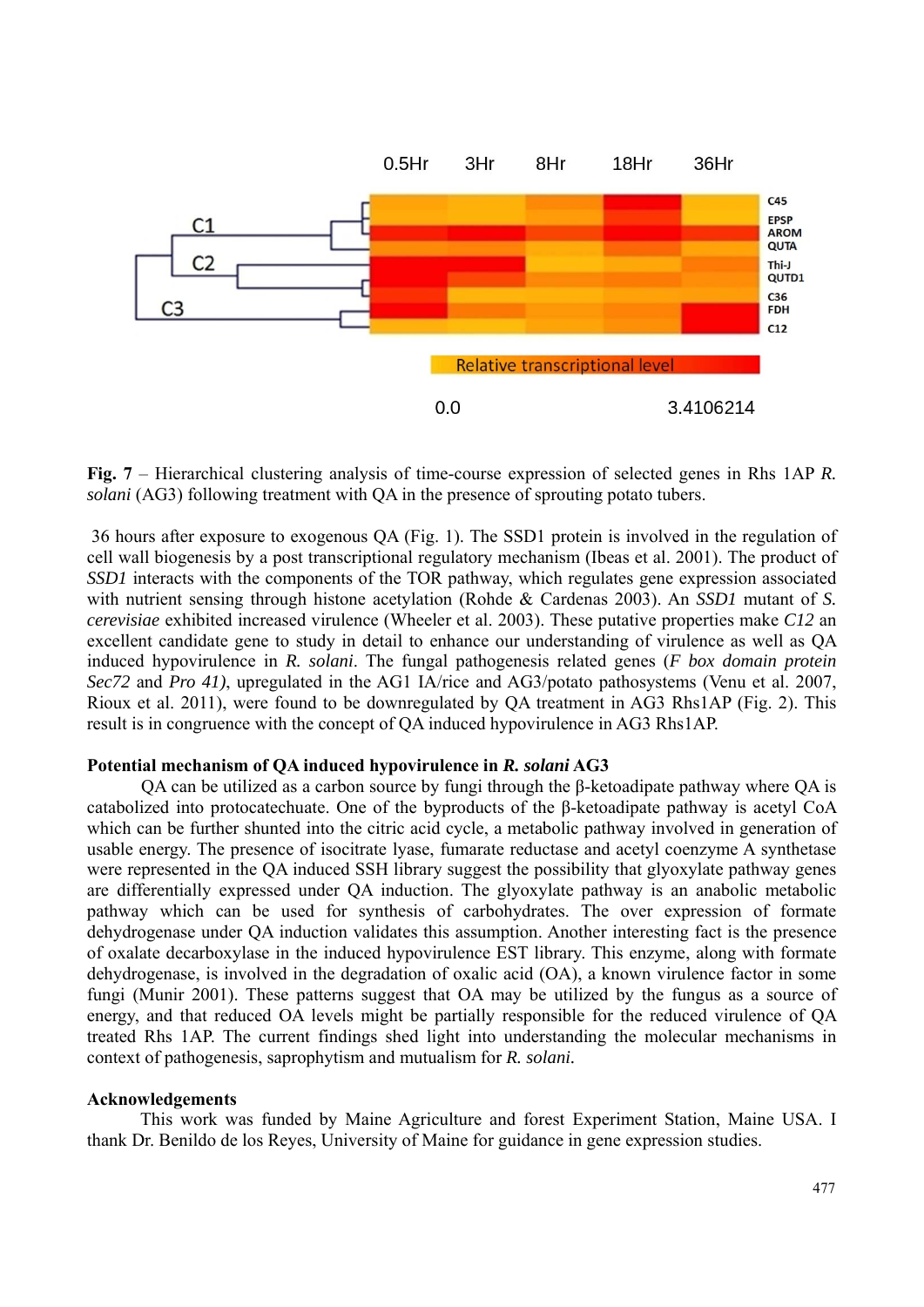# **References**

- Altschul SF, Madden TL, Schaffer AA, Zhang J, Zhang Z, Miller W, Lipman DJ. 1997 Gapped BLAST and PSI BLAST: A new generation of protein database search programs. Nucleic Acids Research 25, 3389–3402.
- Bandy BP, Leach SS, Tavantzis SM. 1988 Anastomosis group 3 of *Rhizoctonia solani* is the major cause of Rhizoctonia disease in Maine. Plant Diseases 72, 596–598.
- Bandy BP, Tavantzis SM. 1990 Effect of hypovirulent *Rhizoctonia solani* on Rhizoctonia disease,
- growth, and development of potato. American Potato Journal 67, 189–199.
- Bernard E, Larkin RP, Tavantzis S, Erich MS, Alyokhin A, Gross SD. 2014 Rapeseed rotation, compost and biocontrol amendments reduce soilborne diseases and increase tuber yield in organic and conventional potato production systems. Plant and Soil 374, 611-627.
- Carling DE. 1996 Grouping in *Rhizoctonia solani* by hyphal anastomosis interactions. In: Sneh B, Jabaji Hare S, Neate S, Dijst G, eds. *Rhizoctonia Species*: Taxonomy, Molecular Biology, Ecology, Pathology and Disease Control. Dordrecht: Kluwer Academic Publishers. p. 37–47.
- Conesa A, Götz S, Garcia JM, Terol J, Talon M, Robles M. 2005 Blast2GO: A universal tool for
- annotation, visualization and analysis in functional genomics research. Bioinformatics 21, 3674–3676.
- Davis RH, deSerres FJ. 1970 Genetic and Microbiological Research Techniques for *Neurospora crassa*. Methods in Enzymology 17, 79–143.
- Garland JL, Mills AL. 1991 Classification and characterization of heterotrophic microbial communities on the basis of patterns of community level sole carbon source utilization. Applied and Environmental Microbiology 57, 2351–2359.
- Hall T. 2004 BioEdit. Biological sequence alignment editor for Win95/98/NT/2K/XP.
- http://www.mbio.ncsu.edu/BioEdit/bioedit.html
- Huang X, Madan A. 1999 CAP3: A DNA sequence assembly program. Genome Research 9, 868– 877.
- Ibeas JI, Yun DJ, Damsz B, Narasimhan ML, Uesono Y, Ribas JC. 2001 Resistance to the plant PR 5
- Protein osmotin in the model fungus *Saccharomyces cerevisiae* is mediated by the regulatory effects of SSD1 on cell wall composition. Plant Journal 25, 271–280.
- Johnson ES. 2004 Protein modification by SUMO. Annual Review of Biochemistry 73:355–382.
- Lakshman DK, Liu C, Mishra PK, Tavantzis SM. 2006 Characterization of the *arom* gene in *Rhizoctonia solani*, and transcription patterns under stable and induced hypovirulence conditions. Current Genetics 49, 166–177.
- Lamb HK, Roberts CF, Hawkins AR. 1992 A second gene (*qutH*) within the *Aspergillus nidulans* quinic acid gene cluster encodes a protein with a putative zinc cluster motif. Gene 112, 219– 224.
- Larkin RP, Griffin TS. 2007 Control of soilborne potato diseases using *Brassica* green manures. **Crop**
- Protection 27, 1067–1077.
- Larkin RP, Manmathan H, Tavantzis SM. 2007a "Effects of Compost and Biocontrol Amendments on Soilborne Diseases of Potato." *Northeast Potato Technology Forum Abstracts*.
- Larkin RP, Manmathan H, Tavantzis SM. 2007b Effects of Compost and Biocontrol Amendments on Stem Canker, Black Scurf, and Common Scab of Potato, 2006. Plant Disease Management Reports 1, 65.
- Larkin RP, Honeycutt CW, Griffin TS, Olanya OM, Halloran JM, He Z. 2011 Effects of different potato cropping system approaches and water management on soilborne diseases and soil microbial communities. Phytopathology 101,58–67.
- Leuschner C, Herrmann KM, Schultz G. 1995 The metabolism of quinate in pea roots—purification and partial characterization of quinate hydrolase. Plant Physiology 108, 319–325.